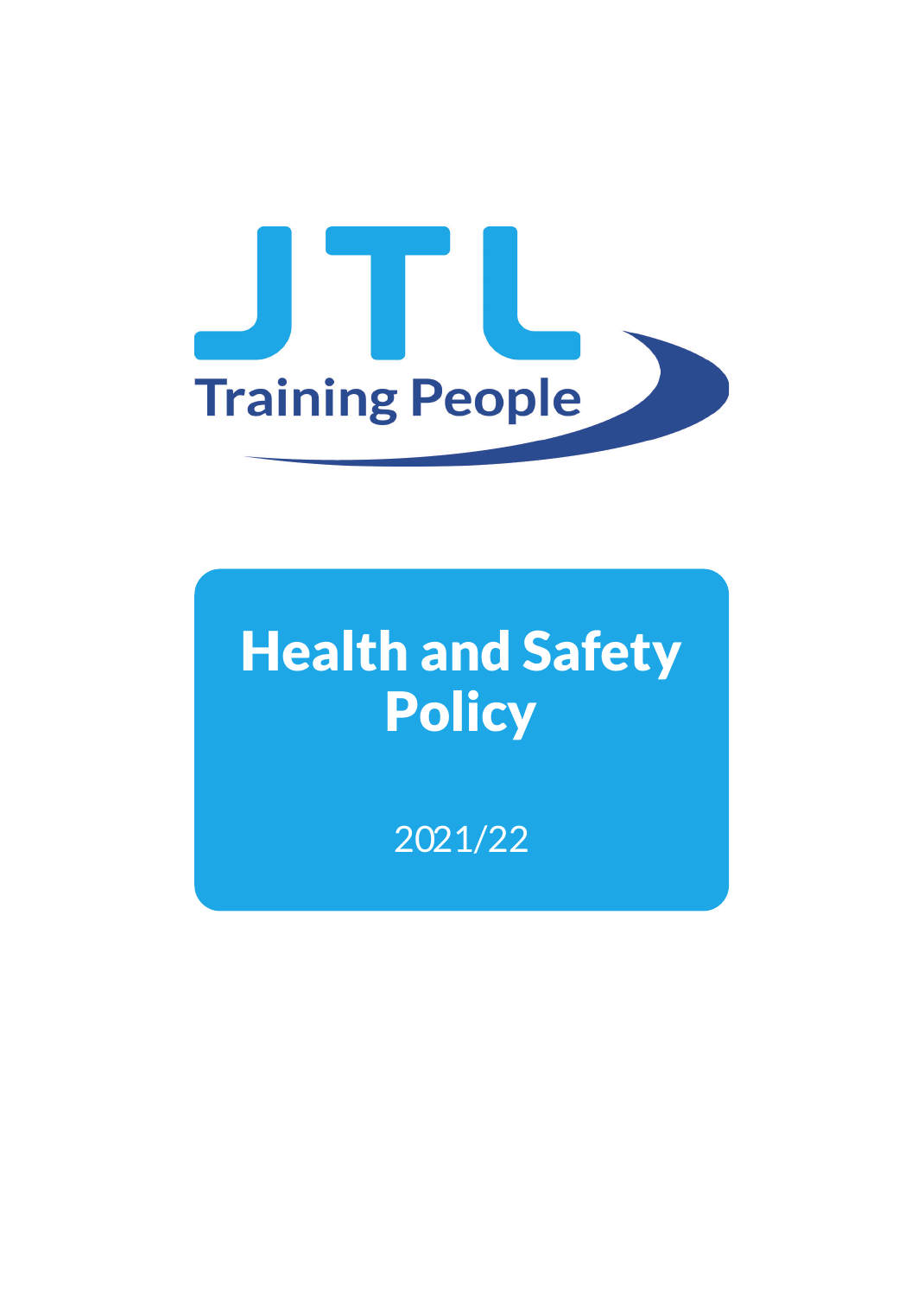### JTL Health and Safety Policy



# Health and Safety Policy

I confirm that I have received, read and understand and agree to abide by the JTL Health and Safety Policy.

…………………………………............…......…………… ………………......…......…........… Signature Date

………………………………..……..................…………. ………………..................…..…… Print Full Name Team/Department

Please **return this page to the Human Resources Department** and retain the rest of this document for your information.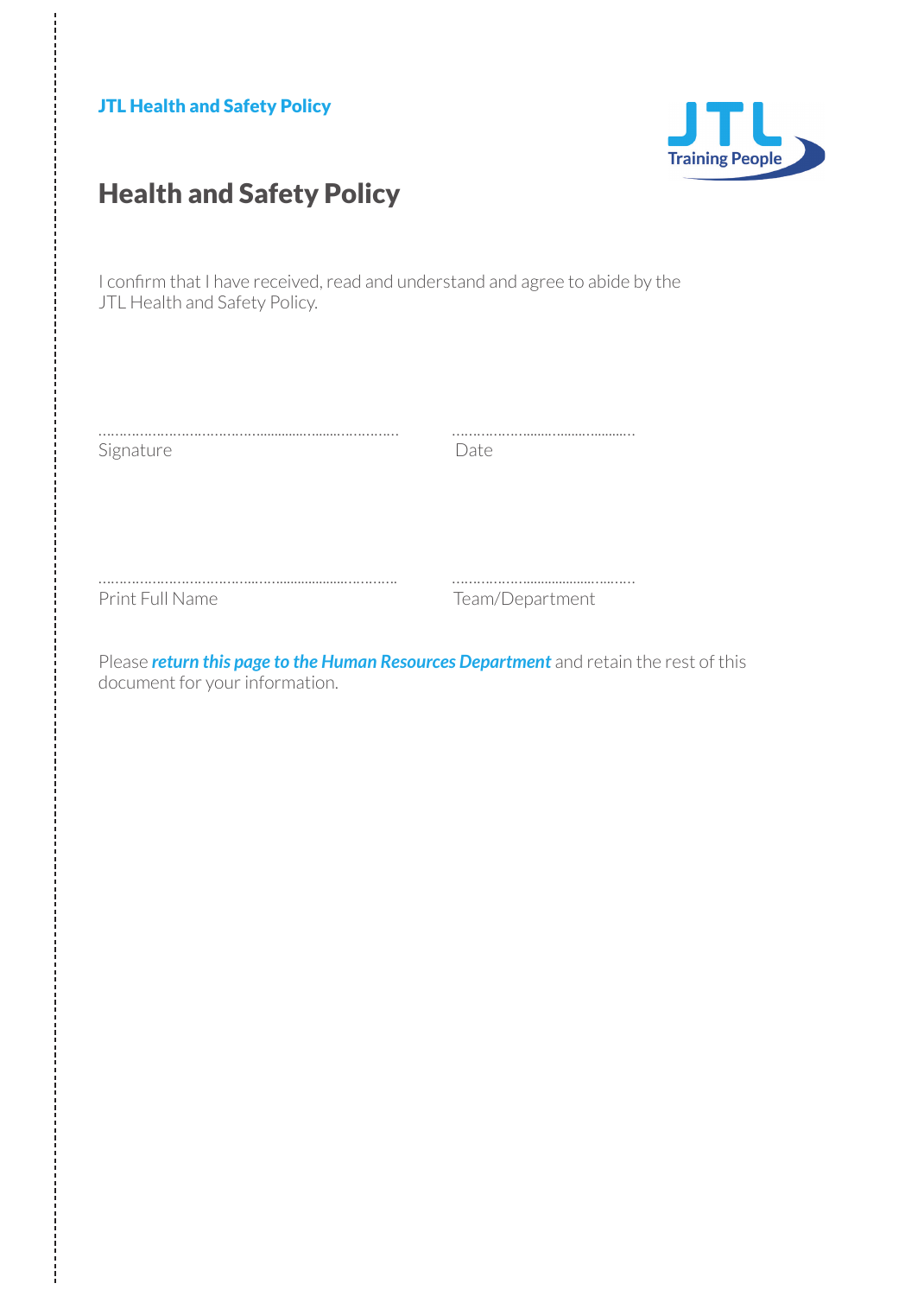|                  | <b>Part A - General Statement of Policy</b>    |  |
|------------------|------------------------------------------------|--|
|                  |                                                |  |
| 2.               |                                                |  |
|                  | <b>Part B - Health and Safety Organisation</b> |  |
|                  |                                                |  |
| 2.               |                                                |  |
| 3.               |                                                |  |
| $\overline{4}$ . |                                                |  |
| 5.               |                                                |  |
| 6.               |                                                |  |
| 7.               |                                                |  |
| 8.               |                                                |  |
| 9.               |                                                |  |
| 10.              |                                                |  |
| 11.              |                                                |  |
|                  |                                                |  |

## **Part C - Arrangements for Health and Safety**

| 1.  |                                                                |  |  |  |
|-----|----------------------------------------------------------------|--|--|--|
| 2.  |                                                                |  |  |  |
| 3.  |                                                                |  |  |  |
| 4.  |                                                                |  |  |  |
| 5.  |                                                                |  |  |  |
| 6.  |                                                                |  |  |  |
| 7.  |                                                                |  |  |  |
| 8.  |                                                                |  |  |  |
| 9.  |                                                                |  |  |  |
| 10. |                                                                |  |  |  |
| 11. |                                                                |  |  |  |
| 12. |                                                                |  |  |  |
| 13. |                                                                |  |  |  |
| 14. | Introduction of New Plant, Machinery, Equipment, Substances or |  |  |  |
|     |                                                                |  |  |  |
| 15. |                                                                |  |  |  |
| 16. |                                                                |  |  |  |
| 17. |                                                                |  |  |  |
| 18. |                                                                |  |  |  |
| 19. |                                                                |  |  |  |
| 20. |                                                                |  |  |  |
| 21. |                                                                |  |  |  |
| 22. |                                                                |  |  |  |
| 23. |                                                                |  |  |  |
| 24. |                                                                |  |  |  |
| 25. |                                                                |  |  |  |
|     |                                                                |  |  |  |
|     |                                                                |  |  |  |

Page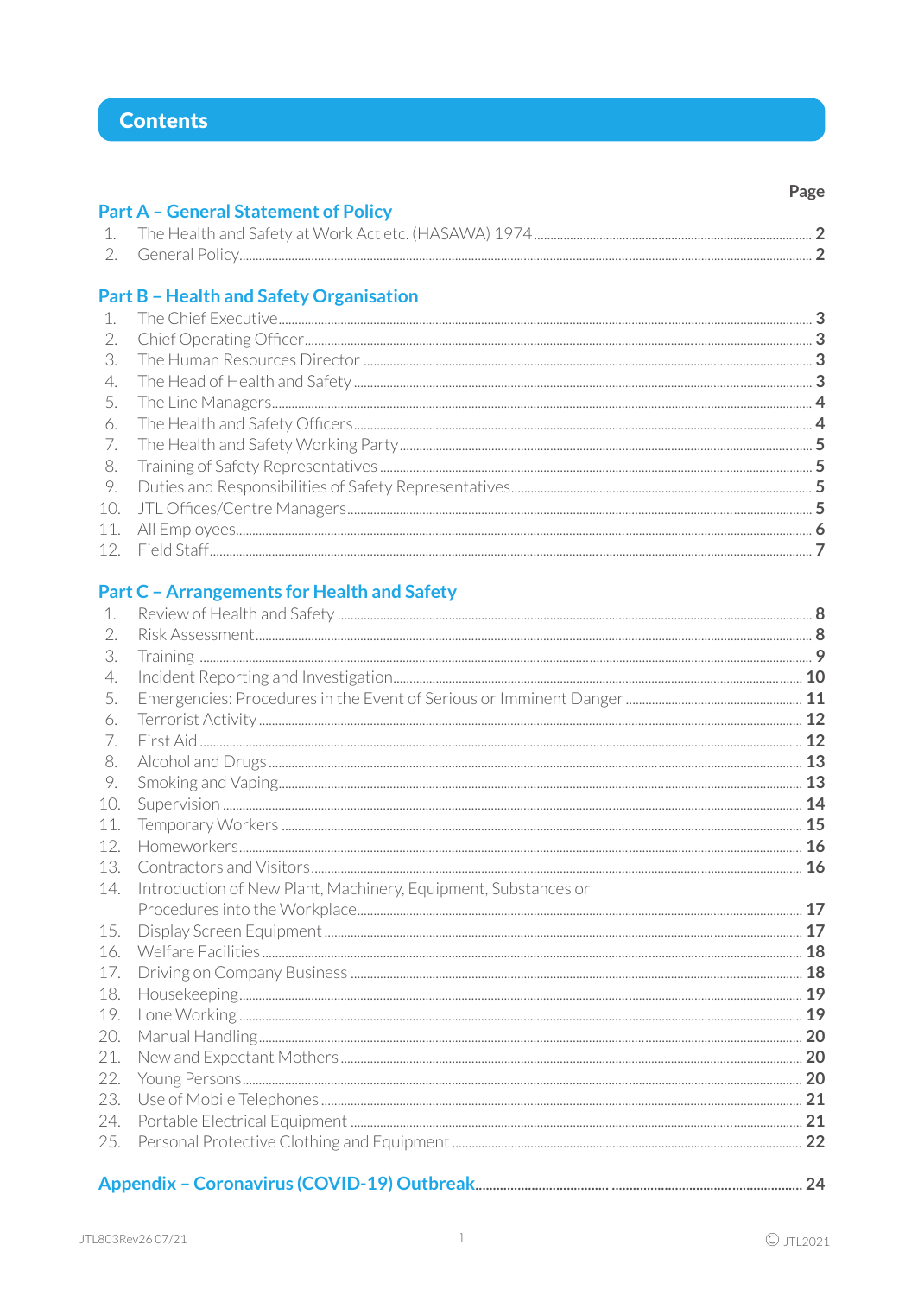# **Part A – General Statement of Policy**

#### **1. The Health and Safety at Work etc. Act (HASAWA) 1974**

The purpose of this document is to set out the Health and Safety Policy of JTL as required by Section 2(3) of the Health and Safety at Work etc. Act 1974.

#### **2. General Policy**

It is the policy of this company to give prime importance to the health and safety of its employees whilst at work, which includes the risks that arise from driving on company business. This is considered to be a management responsibility equal to that of any other function. In order to achieve and maintain the high standard required, both management and staff must be aware of, and accept, their respective responsibilities.

The company is committed to using best endeavours in promoting apprentice training in a safe, healthy and supportive environment within the scope of health and safety legislation, and by adopting and encouraging the industry to use methods of best practice.

JTL is committed to ensuring that consideration is given to vulnerable learners and that appropriate action is taken as necessary to ensure their health and safety.

The company will, through its organisational arrangements, ensure so far as is reasonably practicable the health, safety and welfare of its employees whilst at work and all persons likely to be affected by its operations, and in particular provide:

- **•** a safe and healthy working environment and safe systems of work
- **•** safe plant and equipment
- **•** adequate information, instruction, training and supervision
- **•** safe storage for all inherently dangerous materials and substances
- **•** facilities for the treatment of any injuries that occur at work
- **•** effective procedures for the evacuation of buildings or other areas in the event of fire, explosion or any other emergency
- **•** a system to record all accidents and dangerous occurrences
- **•** a system to monitor accidents and ill health in order to reduce the frequency and likelihood of these incidents occurring
- **•** assurance that adequate facilities exist for effective consultation between management and employees on matters of health and safety
- **•** the allocation of duties for safety matters and the particular arrangements that shall be used to implement the policy as set out in part C (page 8)
- an annual review of the policy's performance to ensure it is kept up-to-date, and reviewed when changes to legislation occur, or when an accident investigation identifies that a change in policy is required.

This Policy is implemented in conjunction with JTL's Driving at Work (JTL825), Equality and Diversity (JTL701), Bullying and Harassment (JTL727) and Safeguarding Young People (Children) and Vulnerable Adults (JTL730) Policies.

Date: 1 August 2021 Signed:

TEGAham

Jon Graham, Chief Executive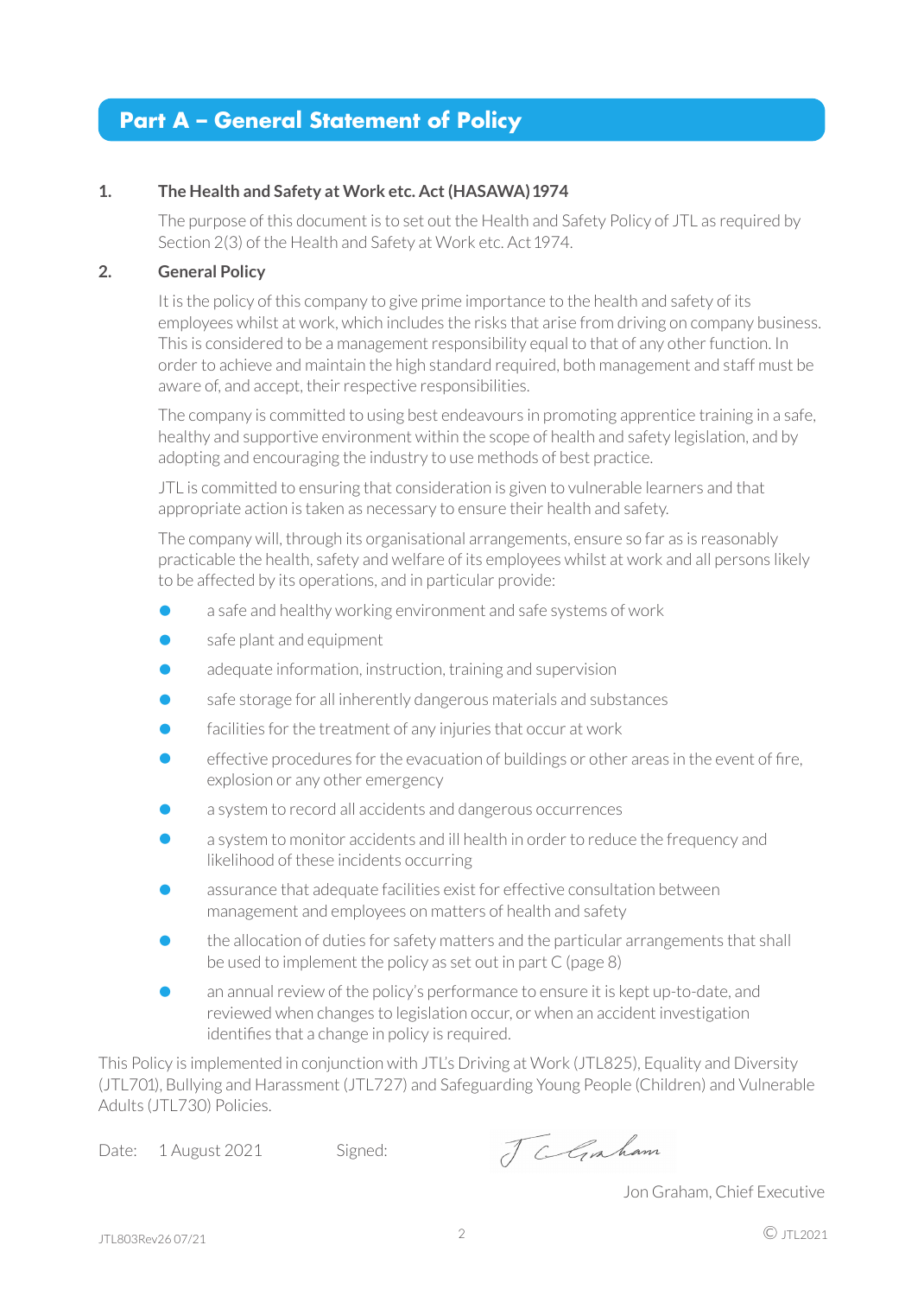# **Part B – Health and Safety Organisation**

#### **1. The Chief Executive**

The Chief Executive will have overall and final responsibility for all matters pertaining to health and safety within the company.

#### **2. The Chief Operating Officer**

The Chief Operating Officer has the following responsibilities and will ensure that:

- 2.1 adequate resources are available to fully meet company obligations
- 2.2 adequate employer's and public liability insurances are in place and maintained annually
- 2.3 adequate insurance is maintained for all company vehicles
- 2.4 only company-approved vehicles are made available to members of staff supplied with a company car
- 2.5 routine maintenance of company vehicles is carried out in accordance with manufacturers' guidelines
- 2.6 all electronic equipment supplied and provided to all staff is of a quality to ensure safety identified as such by appropriate CE or BS markings.

#### **3. The Human Resources Director**

The Human Resources Director has the following responsibilities and will ensure that:

- 3.1 they maintain day-to-day responsibility for all matters pertaining to health and safety within the company
- 3.2 they liaise with the Head of Health and Safety on all matters of health and safety
- 3.3 all employees receive adequate training in health and safety
- 3.4 all staff receive the Health and Safety Policy upon commencement of work. In addition to the above, with regards to driving on company business, they will also ensure that:
- 3.5 all staff identified have a valid driving licence
- 3.6 routine checks are carried out to ensure that driving licences are valid
- 3.7 all staff identified have fully comprehensive insurance cover, inclusive of business use
- 3.8 routine checks are carried out to ensure insurance remains valid
- 3.9 routine checks of MoT certificates are carried out
- 3.10 Driving at Work policy is issued to all new members of staff who will be required to drive as part of their working routine on commencement of employment.

#### **4. The Head of Health and Safety**

The Head of Health and Safety (CMIOSH) has the following responsibilities to:

- 4.1 act as Chairman of the Health and Safety Working Party
- 4.2 control the national co-ordination and implementation of JTL's Health and Safety Policy
- 4.3 advise the Directors on matters concerning health and safety management and its implementation
- 4.4 supervise the implementation of health and safety practices as required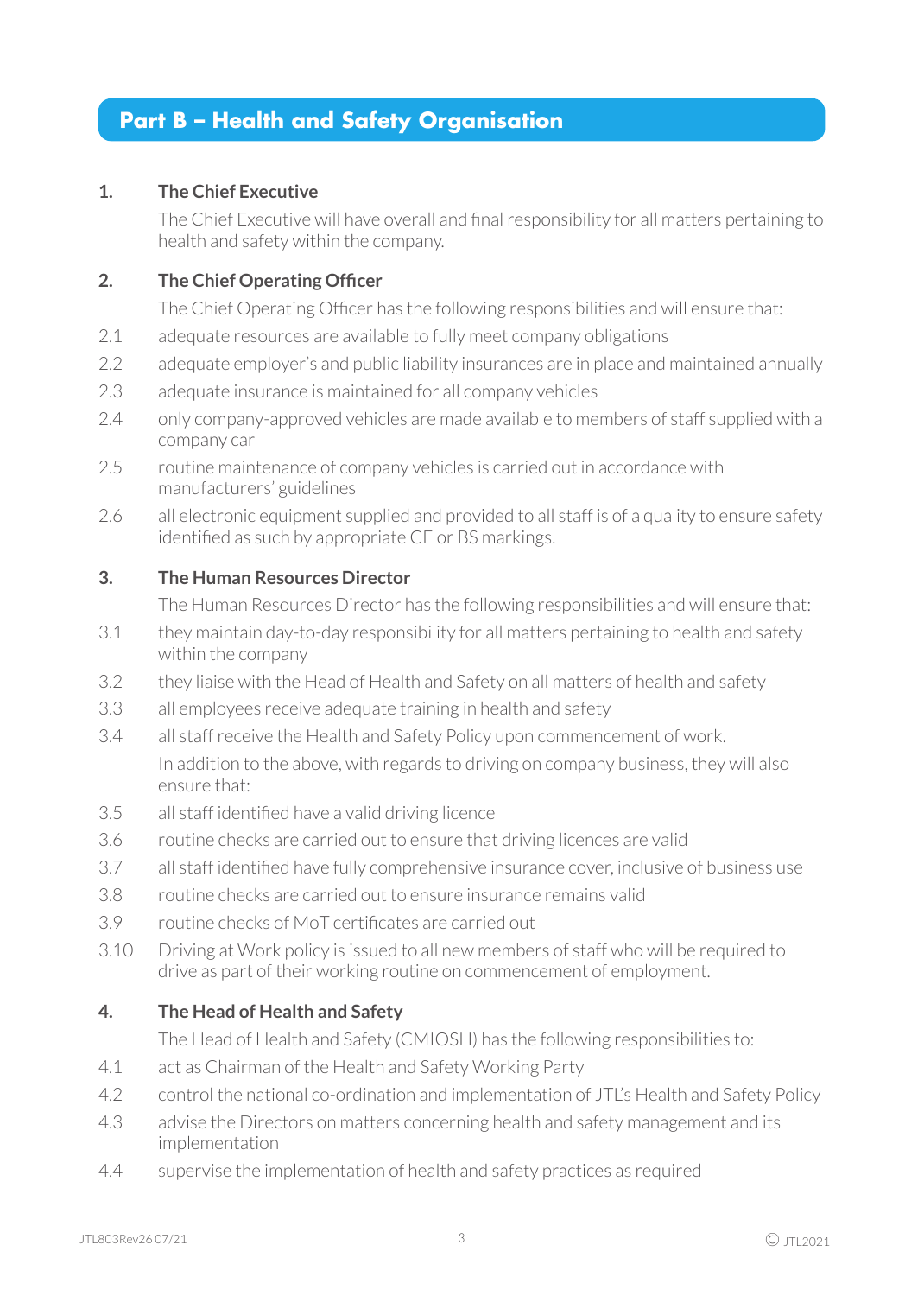- 4.5 provide advice on legislative requirements as necessary
- 4.6 supervise the health and safety inspections of all JTL offices and other premises under its control
- 4.7 ensure that a fire risk assessment is carried out at all JTL offices and other premises under its control
- 4.8 organise and co-ordinate accident reporting procedures and documentation
- 4.9 co-ordinate the conduct of accident investigations and to report the findings direct to the Directors
- 4.10 review periodically the organisational arrangements
- 4.11 provide such training and documentation as may be necessary from time to time in order to promote awareness of health and safety within the company
- 4.12 liaise with all staff on health and safety matters
- 4.13 appraise periodically the effectiveness of the policy and ensure that any necessary changes are made through the working party
- 4.14 co-ordinate the completion of documentation concerning staff induction in health and safety
- 4.15 report non-compliance with the policy to the Directors and Managers as appropriate.

#### **5. The Line Managers**

Line managers have the following responsibilities and must ensure that:

- 5.1 they are familiar with the requirements of the policy
- 5.2 the policy is communicated, understood and followed by all members of their team
- 5.3 team members are not placed in a position that leads to, or encourages, a breach of policy as a result of unrealistic workloads, schedules and targets
- 5.4 any issues raised regarding driving/travelling on company business are acted on appropriately
- 5.5 any breach of policy is reported to the Head of Health and Safety or a Director.

#### **6. The Health and Safety Officers**

The Health and Safety Officers have the following responsibilities and must ensure that:

- 6.1 accident investigations are carried out to meet both legal and contractual duties and, where necessary, recommending appropriate remedial measures encouraging employers to adopt methods of best practice
- 6.2 staff training in manual handling and display screen equipment is carried out on a regular basis
- 6.3 health and safety team audits are carried out and completed to an agreed schedule
- 6.4 the issue and use of suitable items of personal protective equipment is carried out
- 6.5 they assist the Head of Health and Safety as required in all areas of health and safety.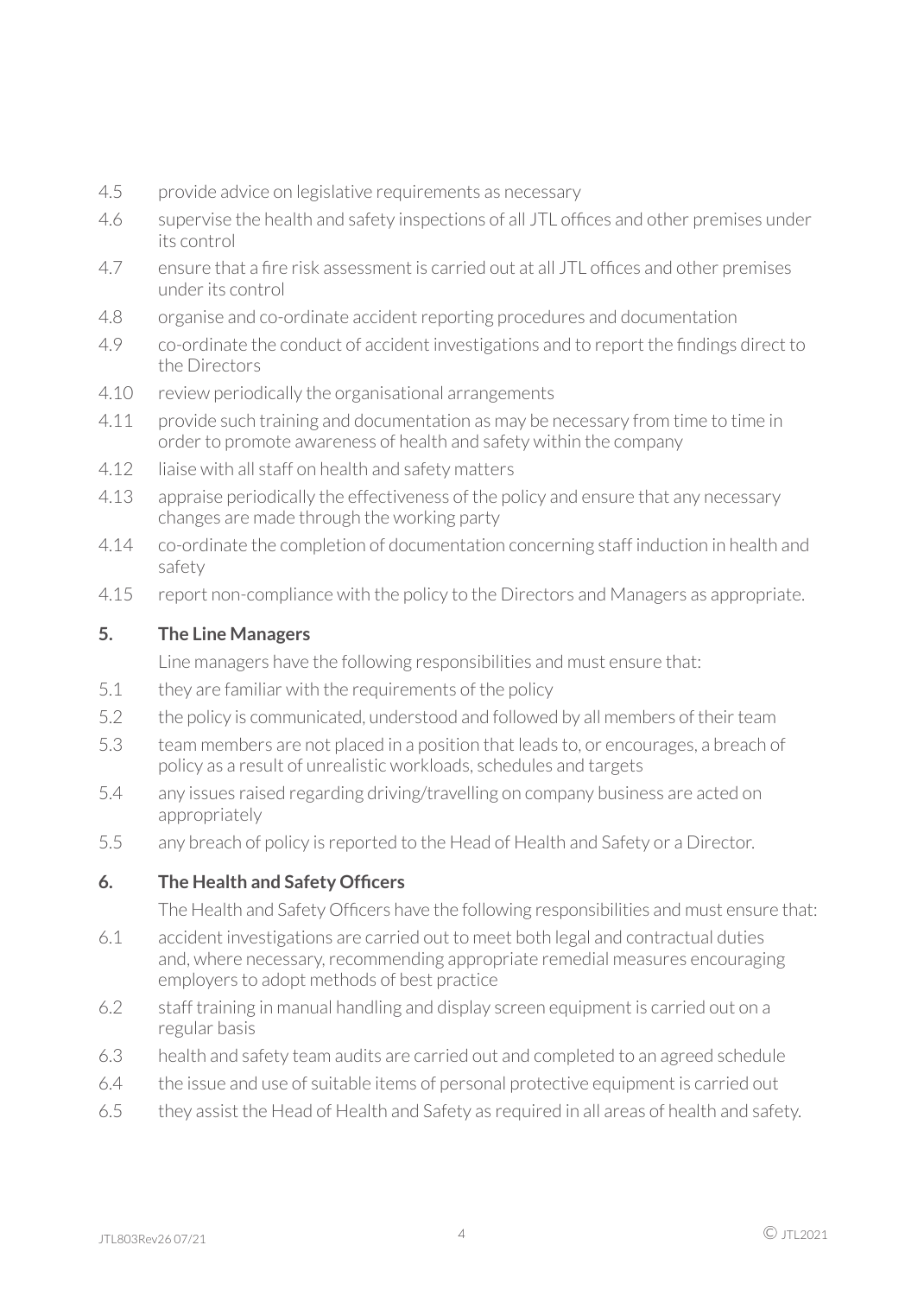#### **7. The Health and Safety Working Party**

JTL sees communication between staff at all levels as an essential part of effective health and safety management. Consultation and communication will be facilitated by means of the Health and Safety Working Party, which meets on a regular basis.

The purpose of the working party is to provide a forum in which information may be conveyed and employees' questions on health and safety issues answered. These meetings will also provide an opportunity to assess the continuing effectiveness of the policy.

The working party reviews accident reports and statistics, carries out analysis of accidents to identify trends, takes proactive action to prevent recurrence by the recommendation of

appropriate preventative measures, and by agreeing and recommending methods of best practice across the company.

The Health and Safety Working Party comprises appointed representatives from across the company. It consists of:

- 7.1 Chairman Head of Health and Safety
- 7.2 Secretary Health and Safety Officer
- 7.3 Health and Safety Officers
- 7.4 Representatives from the company field 'Delivery' operations
- 7.5 Representatives from the company's administrative staff from regional centres nationwide
- 7.6 Representatives from the company's Quality Assurance (QA) departments.

#### **8. Training of Safety Representatives**

In accordance with the Health and Safety (Consultation with Employees) Regulations 1996 (as amended), JTL shall ensure that representatives:

- 8.1 receive such training as is necessary for them to carry out their roles
- 8.2 are given the necessary time off with pay and will pay any reasonable costs incurred in the training mentioned in paragraph 8.1 above.

#### **9. Duties and Responsibilities of Safety Representatives**

In accordance with the Health and Safety (Consultation with Employees) Regulations 1966 as amended, representatives of employee safety shall have the following roles to:

- 9.1 participate in the Working Party
- 9.2 take up with the Head of Health and Safety general matters affecting the health and safety of the employees they represent
- 9.3 take up with the Head of Health and Safety concerns about possible risks and dangerous events in the workplace that may affect the employees they represent
- 9.4 represent the employees in consultation with health and safety matters
- 9.5 provide local support and advice on health and safety matters to the employees they represent.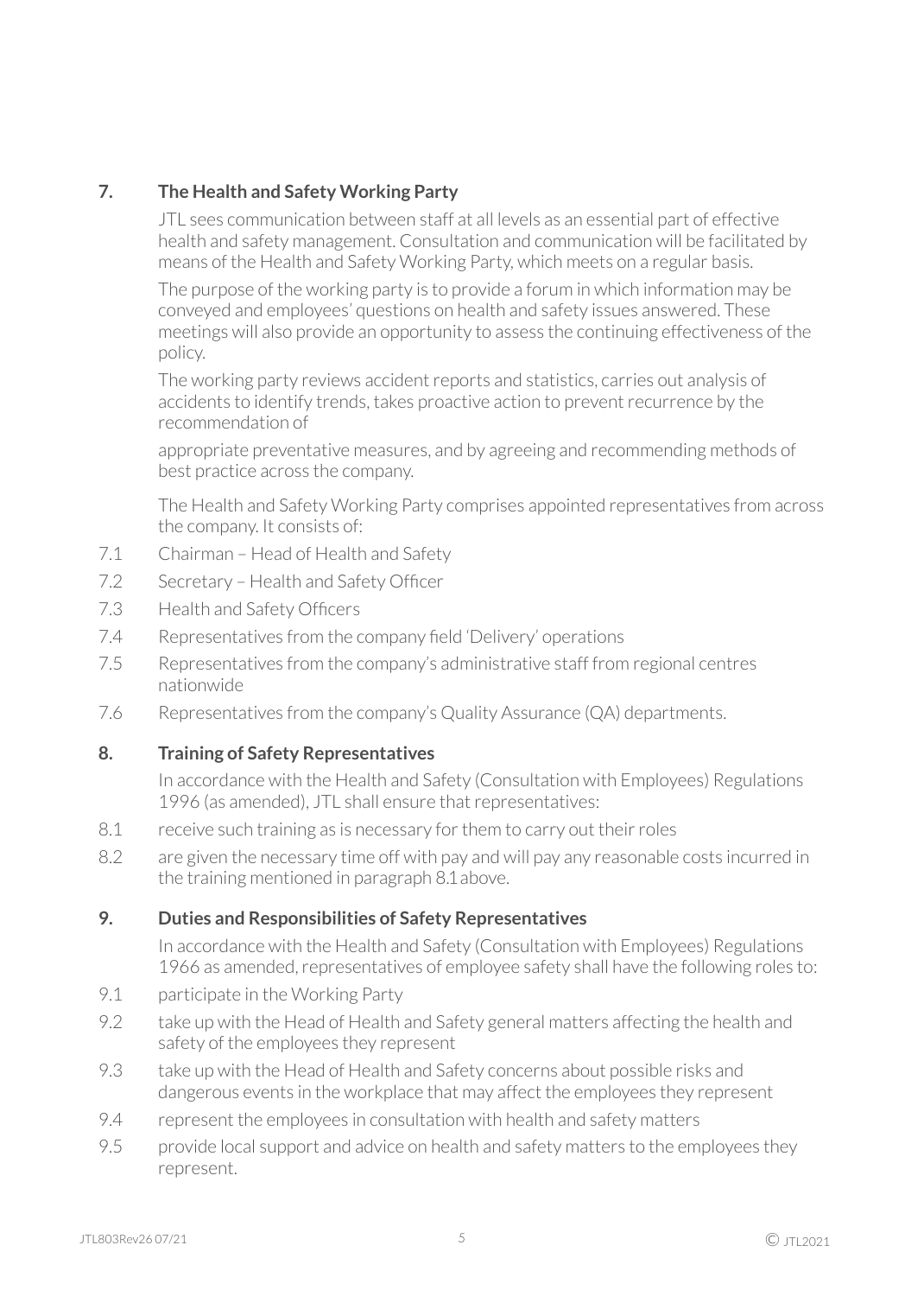#### **10. JTL Offices/Centre Managers**

The managers of each JTL office/centre, or a nominated person in their absence, will be responsible for health and safety within their environment and, as such, will achieve the following main objectives to:

- 10.1 be familiar with their obligations under the Health and Safety at Work etc. Act 1974 and all other current legislation and codes of practice applicable;
- 10.2 ensure that all members of JTL office/centre staff are aware of the company Health and Safety Policy and its implications to their working environment and responsibilities towards their fellow workers;
- 10.3 create and maintain a safe and healthy working environment;
- 10.4 ensure that all members of JTL office/centre staff are suitably trained in safety matters, fire precautions, evacuation procedures, safe systems of work and the correct use of equipment and substances
- 10.5 ensure that all equipment is provided and maintained in a safe condition in accordance with the Provision and Use of Work Equipment Regulation. Including establishing and maintaining maintenance/service records of equipment
- 10.6 oversee the appointment and management of sub-contractors in line with JTL's procedure for the Control of Contactors on JTL premises (JTL 881)
- 10.7 ensure that protective equipment and clothing supplied by the company is used and maintained correctly
- 10.8 ensure that any unsafe or unhealthy condition is reported immediately to the appropriate person or department for remedial action
- 10.9 ensure that all accidents are reported immediately and the appropriate form completed so that it can be recorded and fully investigated by the Health and Safety Department in order to prevent a recurrence
- 10.10 set a personal example by doing everything in their power always to work to the company Health and Safety Policy and its implications to their working environment and others.

#### **11. All Employees**

All employees are expected to recognise and accept the general duties that are imposed upon them under the Health and Safety at Work etc. Act 1974 and, whilst at work, all employees will be expected to:

- 11.1 co-operate, as this is vital to the success of this Health and Safety Policy. Accordingly, all employees are encouraged to bring to the attention of their immediate Line Manager, or any member of the Health and Safety Working Party or Senior Management, any cause for concern on the grounds of health and safety that they may have; and make suggestions through their Line Manager, or any member of the Health and Safety Working Party, which they feel will promote safe working practices within their working environment
- 11.2 take reasonable care of the health and safety of themselves and of other persons who may be affected by their acts or omissions whilst at work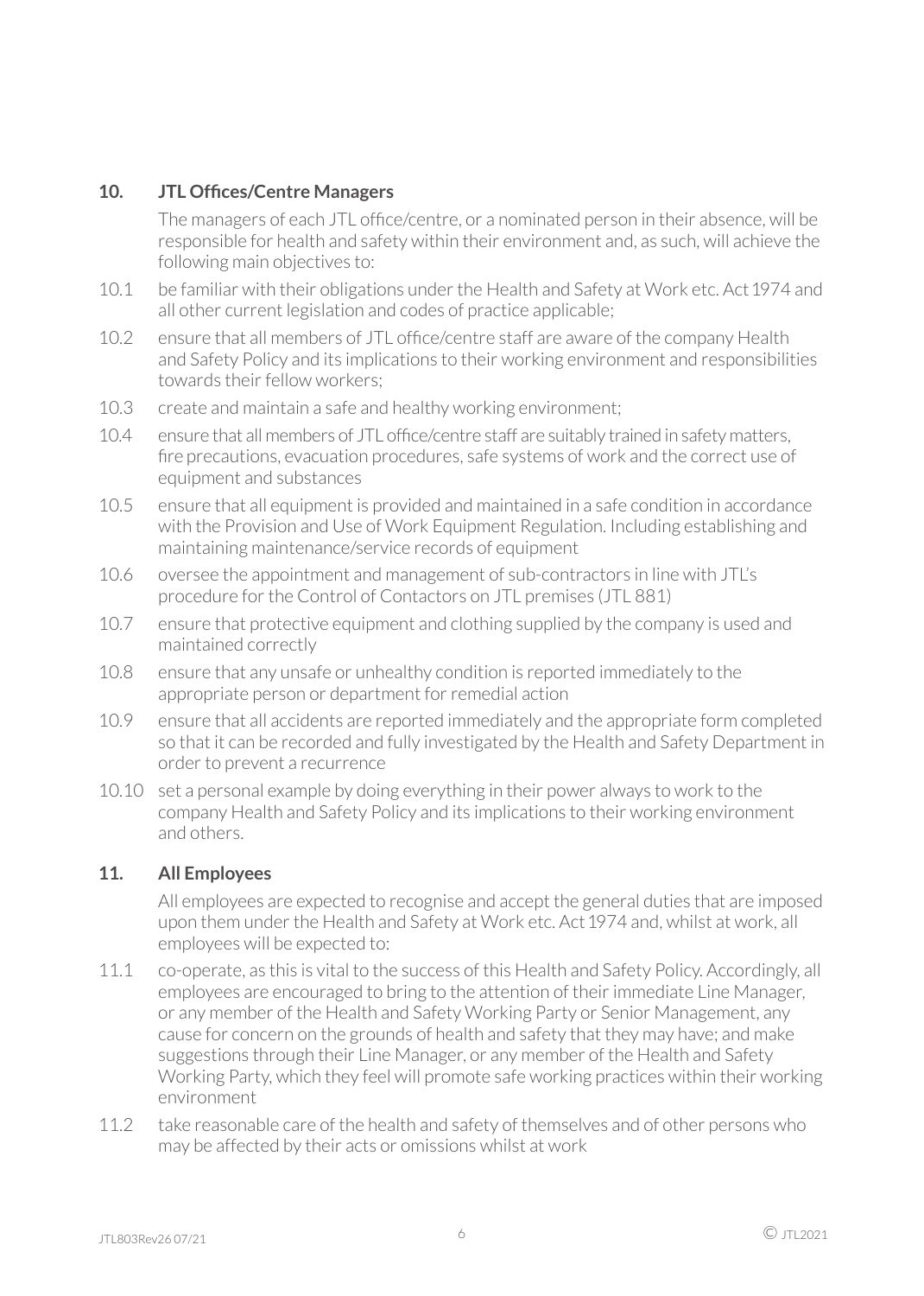- 11.3 co-operate with the company as their employer, or with any other persons so far as is necessary to enable the company, or any other person, to perform or comply with any duty or requirement which is imposed upon them by, or under, any of the relevant statutory provisions
- 11.4 comply with and adhere to all internal company policies and procedures
- 11.5 not intentionally or recklessly interfere with, or misuse, anything provided in the interests of health, safety or welfare in pursuance of any of the relevant statutory provisions
- 11.6 work in a safe and proper manner at all times
- 11.7 report all accidents, incidents and dangerous occurrences
- 11.8 observe all warning and abide by restrictive notices
- 11.9 set a personal example by doing everything in their power to always work to the company Health and Safety Policy and take into account its implications on their working environment and others.
- **Note:** Attention is drawn to staff's duty under the Health and Safety at Work Act etc.1974: *"...to take reasonable care for the health and safety of themselves and of other persons who may be affected by their acts or omissions whilst at work and, in addition, to co-operate with the employers so far as is necessary to enable them to fulfil their duties and requirements under the Act..."*

#### **12. Field Staff**

All field staff, in addition to those mentioned in section 11, have the following responsibilities and must ensure that they:

- 12.1 are familiar with their obligations under the Health and Safety at Work etc. Act 1974 and all other current legislation and codes of practice that apply to work environments where apprentices/trainees are employed and ensuring, as far as is reasonably practicable, that these regulations are observed and adhered to
- 12.2 carry out pre-placement vetting of employers
- 12.3 incorporate safety instructions in routine instructions and use best endeavours to ensure that they are obeyed
- 12.4 ensure that apprentices/trainees and young persons learn to take safety precautions
- 12.5 advise those who repeatedly fail to meet their legal obligations in relation to their own well-being and that of others
- 12.6 ensure that defective equipment is not used and ensure that it is reported to the proper authority
- 12.7 avoid taking unnecessary risks
- 12.8 ensure that apprentices/trainees are aware of the necessary health and safety procedures that are required to enable them to become safe workers.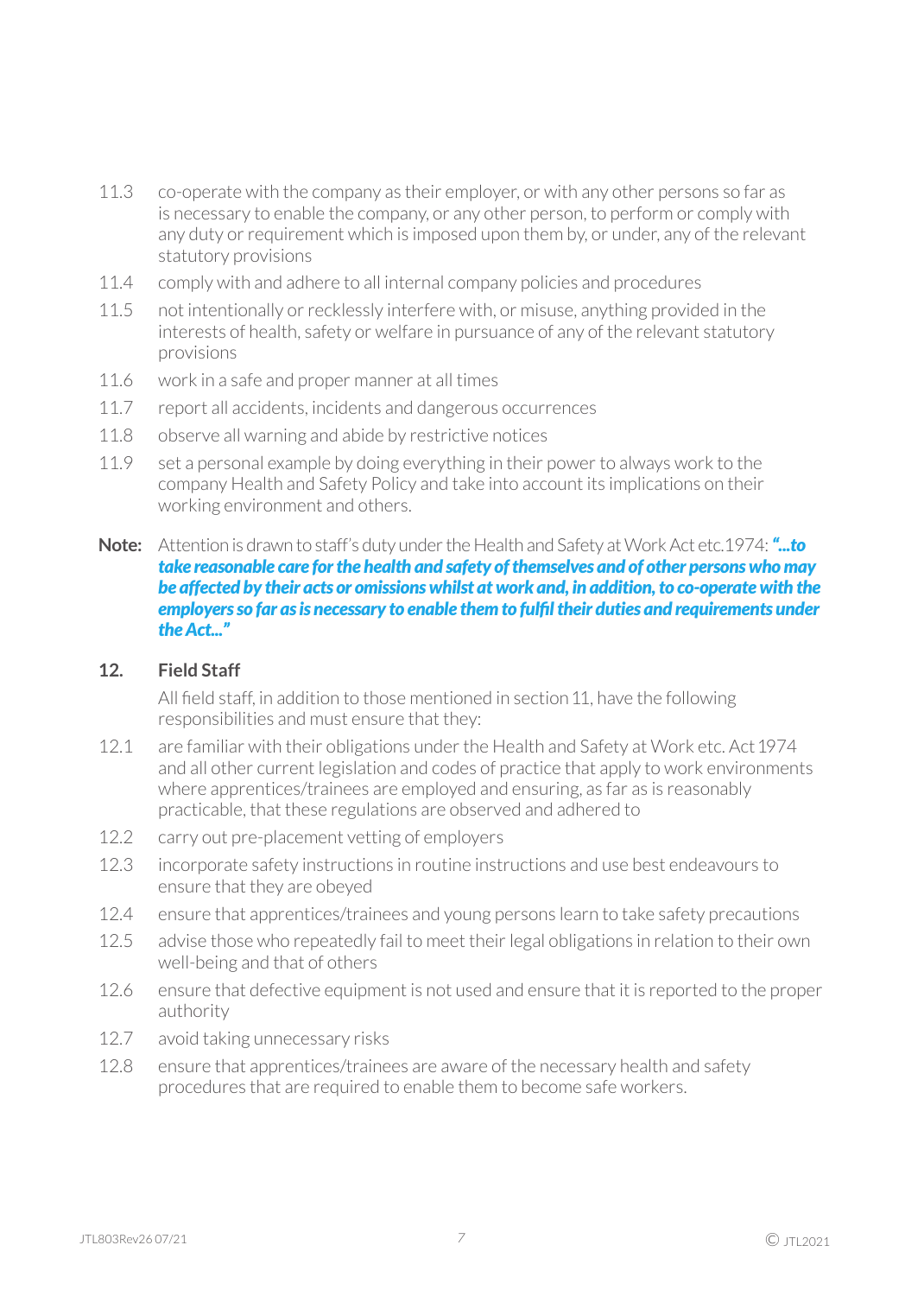# **Part C – Arrangements for Health and Safety**

#### **1. Review of Health and Safety**

The Health and Safety Policy will be reviewed on an annual basis and at any other time it is felt to be appropriate. The effectiveness of the Policy will also be appraised on a regular basis. Any changes felt to be required will be put in place as soon as is practicable. The Head of Health and Safety shall:

- 1.1 carry out periodic inspections of all JTL premises (with the assistance of the Health and Safety team) report findings to the Directors and issue an action plan (where shortcomings in health and safety practice are identified) to the person responsible for health and safety in the office concerned to enable the deficiencies to be addressed within an agreed timescale
- 1.2 co-ordinate a programme of visits on a regular basis to each of the employees employed to work from home to ensure that, where appropriate, any work activity carried out is in accordance with the Health and Safety Policy
- 1.3 be available to give any necessary advice regarding health and safety issues relating to JTL's work activities
- 1.4 carry out continual self-assessment (with the assistance of the Health and Safety team) of the standards and performance of health and safety within JTL, taking into account current health and safety legislation, safeguarding of learners and the Skills Funding Agency's and Welsh Government's contractual requirements. Any identified weaknesses will require an action plan with clear responsibilities and timescales for completion.

#### **2. Risk Assessment**

The Head of Health and Safety is responsible for arranging all risk assessments in consultation with relevant staff, with the exception of those de facto assessments that are carried out by individuals on a daily basis and need not be recorded due to their simplicity, or there not being any significant risks (e.g. some simple manual handling tasks). The Head of Health and Safety will make arrangements for suitable and sufficient risk assessments to be undertaken in the following circumstances:

- 2.1 following identification of materials containing asbestos or on suspicion that asbestos may be present
- 2.2 where it has been identified that noise may be at a level that constitutes a risk as defined within the Noise at Work Regulations
- 2.3 where it is considered that water systems may pose a risk of legionella
- 2.4 following identification of materials and substances which fall under the Control of Substances Hazardous to Health (COSHH)
- 2.5 following a visit to any of JTL's offices or training centres where it is deemed necessary to carry out a specific risk assessment
- 2.6 when any new item of work equipment or new procedure is introduced
- 2.7 upon taking over new premises
- 2.8 upon the request of any member of staff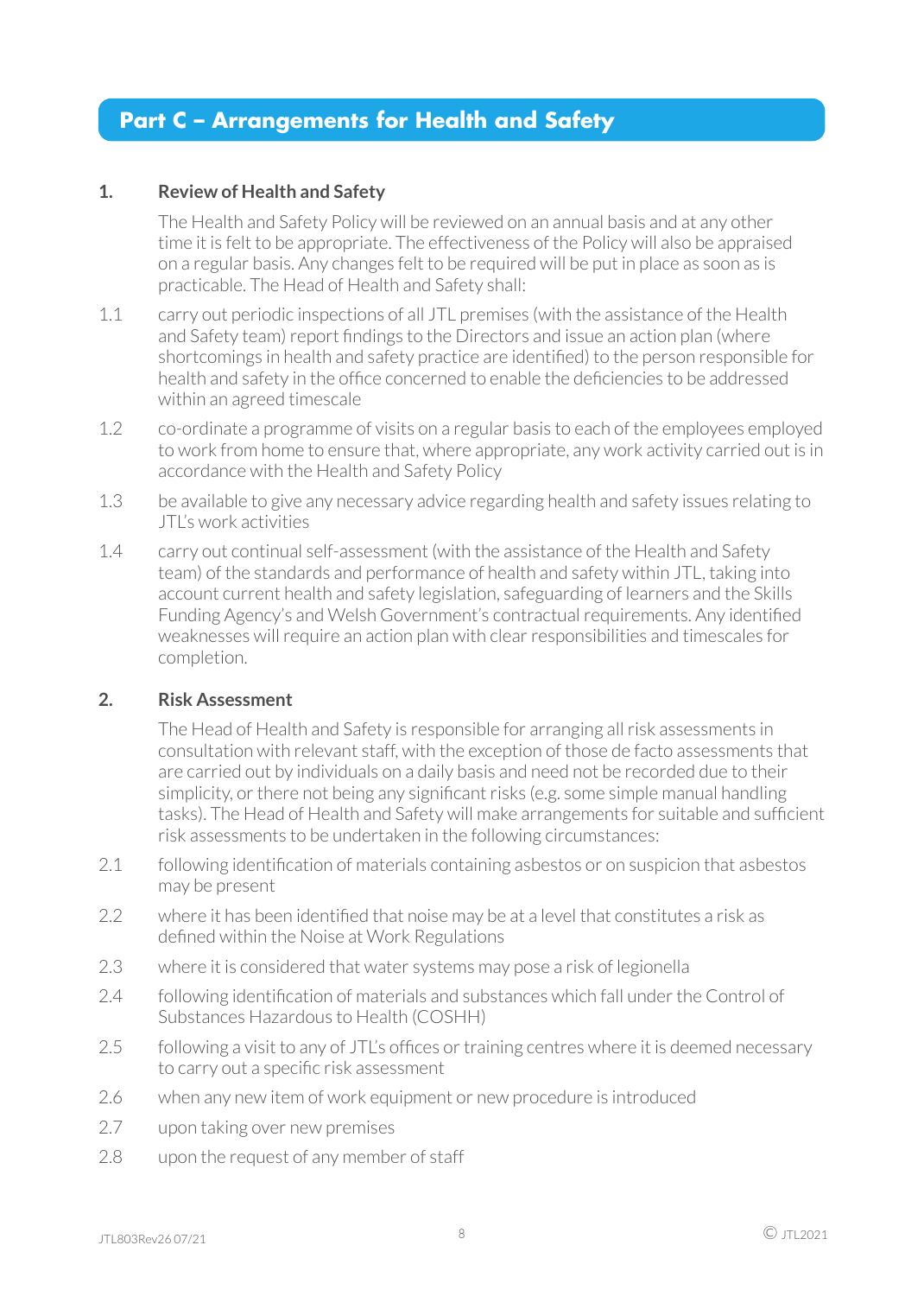- 2.9 on any other occasion where it becomes apparent that a risk assessment is necessary. In addition to the above, risk assessments shall be reviewed and, where necessary, modified under the following circumstances:
- 2.10 annually
- 2.11 following an accident investigation
- 2.12 following any incident reported under the terms of the Conflict Management Policy (Staff Handbook)
- 2.13 where there is reason to believe that an existing risk assessment may no longer be valid or fit for purpose
- 2.14 where there has been a significant change in the matters to which the risk assessment relates.
	- **•** The level of detail contained within the risk assessment shall be broadly proportionate to the risk involved. Where the hazards are well-known by all concerned and can easily be communicated from one person to another, or there is no significant risk, there is no need to write down the findings.
	- **•** Generic risk assessments concern those activities that have been evaluated as being broadly similar for different working locations. Should any member of staff notice any shortcoming within a generic risk assessment as it applies to their office or working location, they are to make this known to the Head of Health and Safety without delay so that the appropriate remedial action can be taken.
	- **•** A written record of all significant findings will be kept. A copy of the risk assessment, which will contain the significant hazards identified together with a list of those who might be harmed, how such harm might occur and the existing control measures used to reduce the risk, will be made known to relevant members of staff.
	- **•** Where existing control measures are found to be inadequate for control of the risk, measures will be taken to reduce the level of risk to the lowest level reasonably practicable.

#### **3. Training**

The Head of Health and Safety, after consultation with the Human Resources Director, Chief Operating Officer, National Delivery Director and, in conjunction with Employee Development, shall:

- 3.1 arrange for all employees to receive, from time to time, such information, instruction and training as may be thought necessary for the promotion of their health and safety
- 3.2 through the management structure, ensure all employees receive periodic information on such health and safety issues as may affect them
- 3.3 ensure that individual staff capabilities as regards health and safety are taken into account. Other areas for assessment should include, but not be limited to, the individual's ability to co-ordinate or manage health and safety, to operate items of work equipment or to lift and carry where appropriate.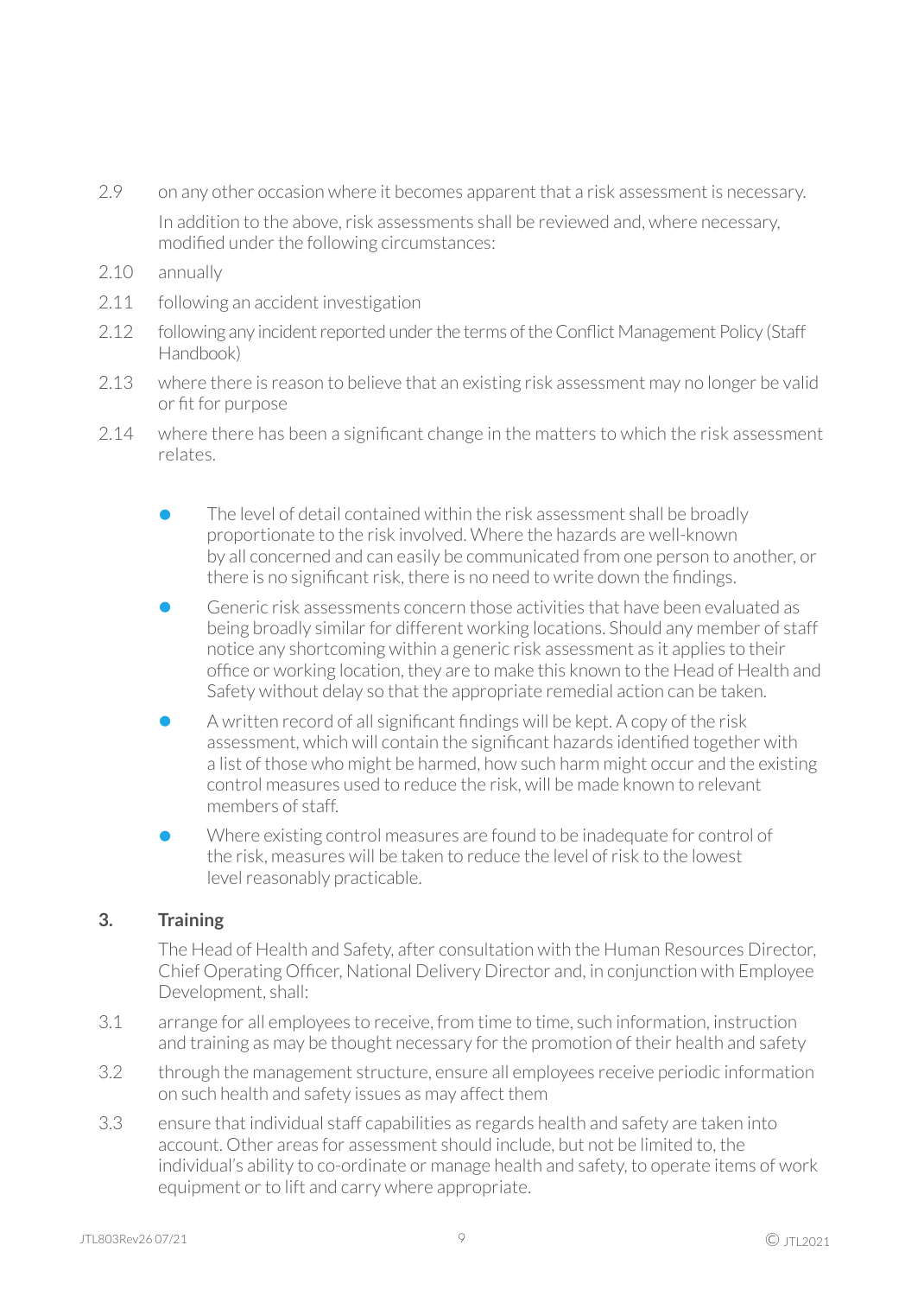With regards to the above, such assessments will usually be made at the induction stage, but will also be necessary for the following reasons:

- 3.4 upon transfer to another location or job within JTL
- 3.5 upon introduction of new work equipment into the workplace
- 3.6 upon a change of responsibility (e.g. promotion to a managerial position)
- 3.7 upon the introduction of new technology into the workplace
- 3.8 upon the introduction of a new system of work
- 3.9 following an accident
- 3.10 following significant absence as a result of a medical procedure.

Where a specific training need is identified, this should be made known to the individual's Line Manager or direct to the Head of Health and Safety to allow for such training as may be thought necessary to be provided.

#### **4. Incident Reporting and Investigation**

Incident reporting (accidents) within JTL is carried out in accordance with the Reporting of Injuries, Diseases and Dangerous Occurrences Regulations (RIDDOR) 2013.

RIDDOR lists reportable incidents as:

- **•**over 7 days (previously over 3 days\*)
- **•**specified injuries
- **•**dangerous occurrences
- **•**occupational diseases

A full list is available via the HSE website.

\**All injuries that do not run into the over 7-day category must still be recorded into the accident book.*

'Near misses' that do not result in harm have the potential to do so and therefore must still be investigated and acted upon so far as is reasonably practicable to prevent them from becoming more serious.

#### With regards to accidents:

- 4.1 When an employee of JTL sustains any injury whilst carrying out their normal duties and working at their normal place of work, details of the injury should be reported to their immediate line manager.
- 4.2 JTL sees accident investigation as a valuable tool in the prevention of future accidents. Accident investigations will be carried out, if necessary, by competent staff. In most cases the person carrying out the investigation will be the Head of Health and Safety, or Health and Safety Officer. On certain occasions, it may be necessary to appoint another individual or body to conduct the investigation. In such a case, the Director responsible for health and safety within the company shall ensure that the person(s) to be appointed are competent for the task.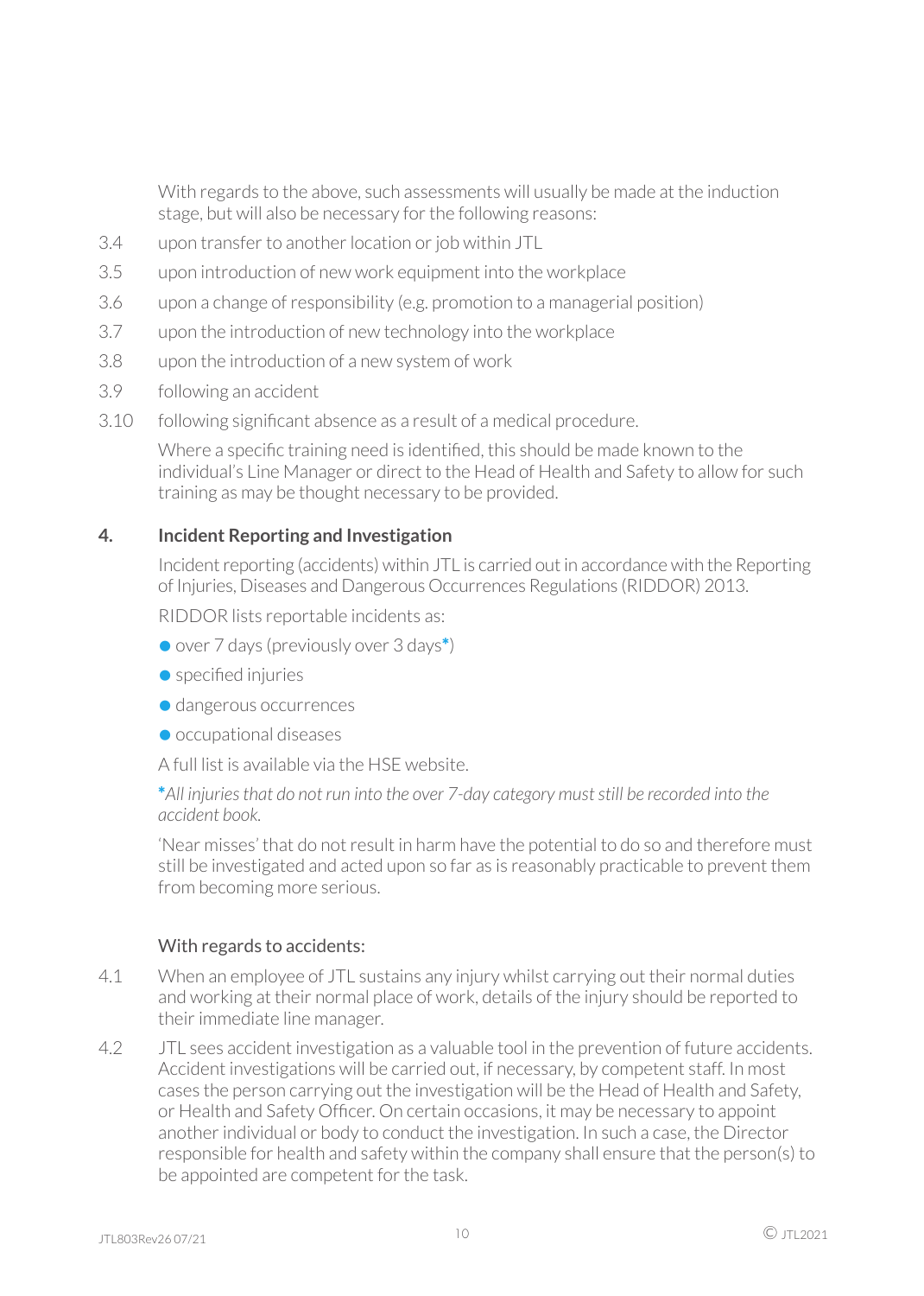- 4.3 All persons carrying out accident investigations are reminded that the purpose of an accident investigation is not to apportion blame. Accident investigations seek to discover the facts surrounding the accident and to make recommendations based on the findings so as to prevent recurrence.
- 4.4 JTL staff appointed to conduct accident investigations should use a camera on their company phone to record photographic evidence, if such evidence is deemed to be necessary by the person conducting the investigation.
- 4.5 Where recommendations to prevent recurrence have been made following an accident investigation, the Line Manager shall take action as may be necessary to ensure that the recommendations are implemented where practicable.

#### With regards to near misses:

- 4.6 Near misses are incidents that do not result in damage to equipment or injury to personnel, but which do have the potential to cause such loss. Examples include tripping over loose/ raised carpets, or narrowly being missed by objects falling from high shelving etc.
- 4.7 Where a member of JTL's staff experiences or witnesses a near miss, they are to report the incident to their line manager, health and safety representative, Health and Safety Officer or the Head of Health and Safety. JTL believes that reporting near misses is an important means of preventing accidents happening. Appropriate action can then be taken to prevent an accident from occurring.

#### **5. Emergencies: Procedures in the Event of Serious or Imminent Danger**

With regards to fire precautions, JTL is bound by the Fire Safety Order 2006 and must ensure, so far as is reasonably practicable, that all fire hazards are minimised and are controlled to the lowest level possible.

The fire arrangements applying to each of JTL's premises are displayed locally on the relevant notice boards. Local working instructions, which identify what must be done in the unfortunate event of a fire or during a drill, are available for all staff, with further information provided during inductions.

- 5.1 A fire risk assessment for each of JTL's premises will be carried out by a member of the health and safety team. The risk assessment will be available at each premise and shall be maintained on at least an annual basis.
- 5.2 It is the policy of JTL that staff do not attempt to fight a fire, other than a small wastepaper-bin fire, but to raise the alarm and evacuate the premises in accordance with the relevant fire procedures.
- 5.3 All JTL offices and centres will have nominated fire marshals who have been trained accordingly and will take charge in the event of an emergency being realised.

With regards to the points above, all staff will be given the following information and instruction concerning the following:

- a) how to raise the alarm
- b) action to be taken on discovering a fire
- c) evacuation procedure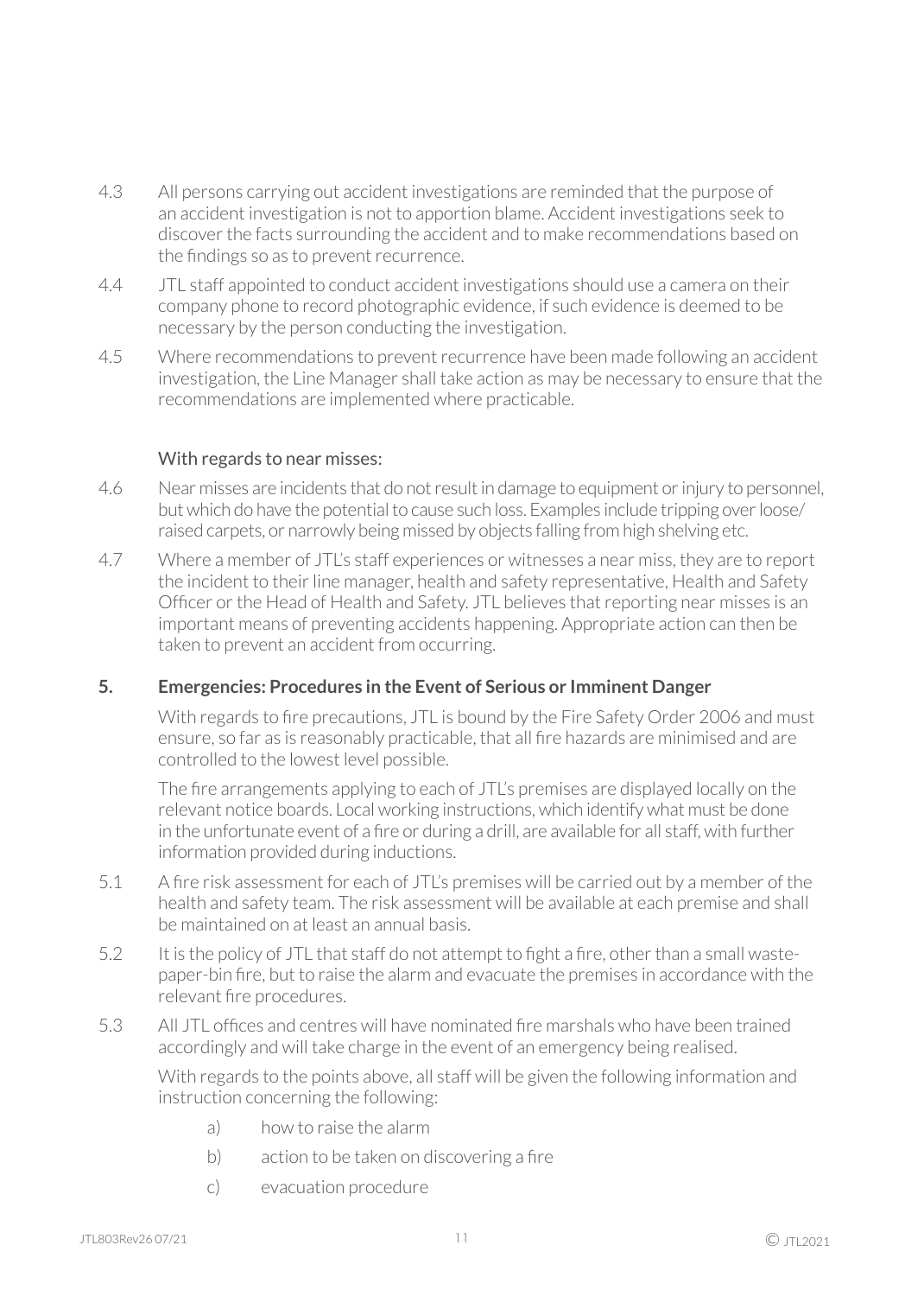- d) number, type, location and use of all fire-fighting equipment
- e) location and use of escape routes
- f) location of their assembly area
- g) who the nominated Fire Marshalls are and their location
- h) when required, take part in fire drills.
- 5.4 It is the responsibility of all members of staff to ensure that fire exits and escape routes remain clear and free from obstructions at all times.
- 5.5 Waste and other combustibles must not be allowed to accumulate. Bins must be emptied regularly and any flammable waste should be removed daily.
- 5.6 The persons responsible for JTL's office premises should ensure that all fire exits are marked and that they are kept unlocked at all times when the building is occupied.
- 5.7 Maintenance and testing of fire-fighting appliances is arranged locally by the person responsible for health and safety in that office.
- 5.8 Fire drills, evacuation procedures and alarm tests are carried out locally by arrangement with the landlord, or other parties responsible for fire safety within the building. Local work instructions apply.
- 5.9 Under no circumstances should fire extinguishers be used to prop open doors.
- 5.10 Fire doors labelled 'Fire Door Keep Shut' should not be kept wedged open during normal use.

#### **6. Terrorist Activity**

Although it is deemed extremely rare, it has become clear that external factors with regards to terrorism could affect JTL at some point. Local working instructions on what to do in the unfortunate event of a threat being realised are available to all persons during inductions.

- 6.1 All persons responsible for JTL's offices are provided with a checklist to record telephoned bomb warnings. It has been recommended that such checklists be positioned close to the telephone for ease of use.
- 6.2 All persons responsible for JTL's offices are given information on how to detect suspect packages. This information should be cascaded to all office staff.
- 6.3 Evacuation in the event of a telephoned bomb warning, or on finding a suspect package, should be via the nearest available 'safe' emergency exit or other route. Assembly points should be away from the building and from large expanses of glass. All staff will be made aware of the location of their assembly point.

#### **7. First Aid**

First aid facilities are provided at all JTL premises. The aim of first aid at work is to reduce the effects of injury or illness suffered while at work, be they caused by the work itself, or by some other factor outside of JTL's control.

7.1 All nominated appointed persons and first-aiders will be trained in accordance with The Health and Safety (First Aid) Regulations. All employees will be made aware of the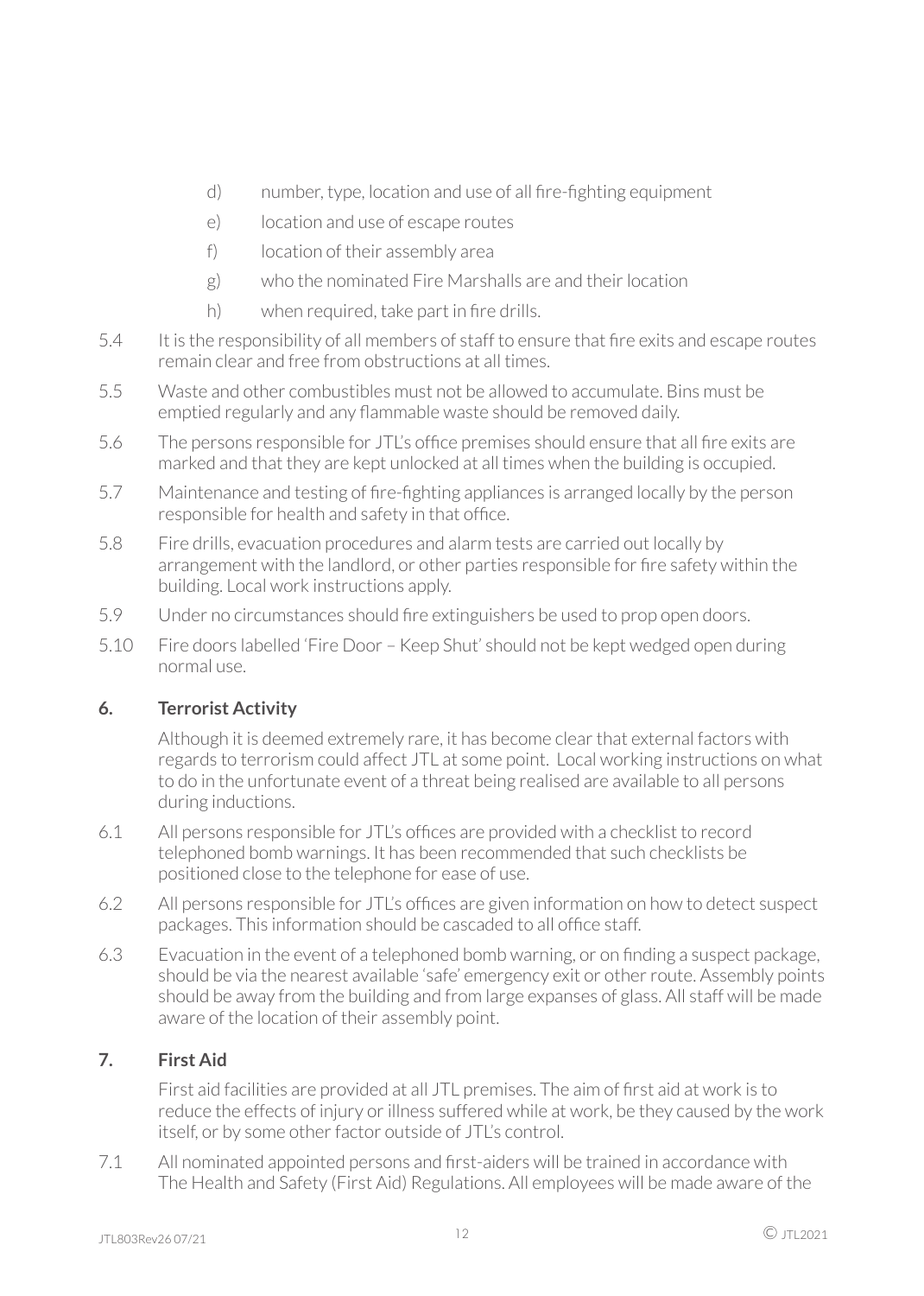appointed person or first-aider, and where he/she can be located, as well as the location of the office first-aid kit.

- 7.2 An 'appointed person' or 'emergency first aider' is someone who has been given the responsibility of maintaining the contents of the first-aid kit and who is capable of summoning help in an emergency.
- 7.3 A 'first-aider' is a person charged with rendering first aid at work and who holds a valid First Aid at Work certificate of competence in first aid at work.
- 7.4 Those members of staff who are employed to work at home and/or those who travel as a necessary part of their work for JTL are provided with a travelling first-aid kit that should be kept in their car.
- 7.5 It is the responsibility of all staff members issued with a first-aid kit to ensure that it is maintained in a serviceable condition and that the contents are replenished or replaced as necessary.

#### **8. Alcohol and Drugs**

JTL believes that the abuse of alcohol and non-prescription drugs can lead to accidents and have a detrimental effect on the health of its employees.

In cases where it is believed that an employee suffers from an alcohol or substance abuse condition, JTL has the authority to require the employee to seek the advice of a medical practitioner and to undergo treatment as advised. It should be noted that such offences may be categorised as misconduct and treated accordingly under JTL's disciplinary procedures, which can be found in the JTL Staff Handbook.

Therefore it is identified that employees must:

- 8.1 not carry out any duties for JTL whilst under the influence of alcohol or nonprescription drugs
- 8.2 inform their line manager, or the Head of Health and Safety, without prejudice to an individual's right to confidentiality as regards medical matters, of any prescription drugs they are currently taking which may affect their ability to work safely, or produces known side-effects
- 8.3 ensure clear communication of information including a description of the drug, how long the course will last and a note of any possible side-effects of which they may have been notified (drowsiness, stomach pains etc.)
- 8.4 allow an assessment to be made, and any necessary measures to be taken, to ensure their health and safety at work.

#### **9. Smoking and Vaping**

It has been recognised that legislation identifies that smoking is prohibited in any public areas including any enclosed workplace, public building or on public transport in the UK.

Smoking and passive smoking is medically recognised as being dangerous to health. JTL therefore regards the implementation of this policy as an important step in safeguarding the long-term health of its employees and any visitors to JTL's premises.

Premises means any building, car park or substantially enclosed public or private area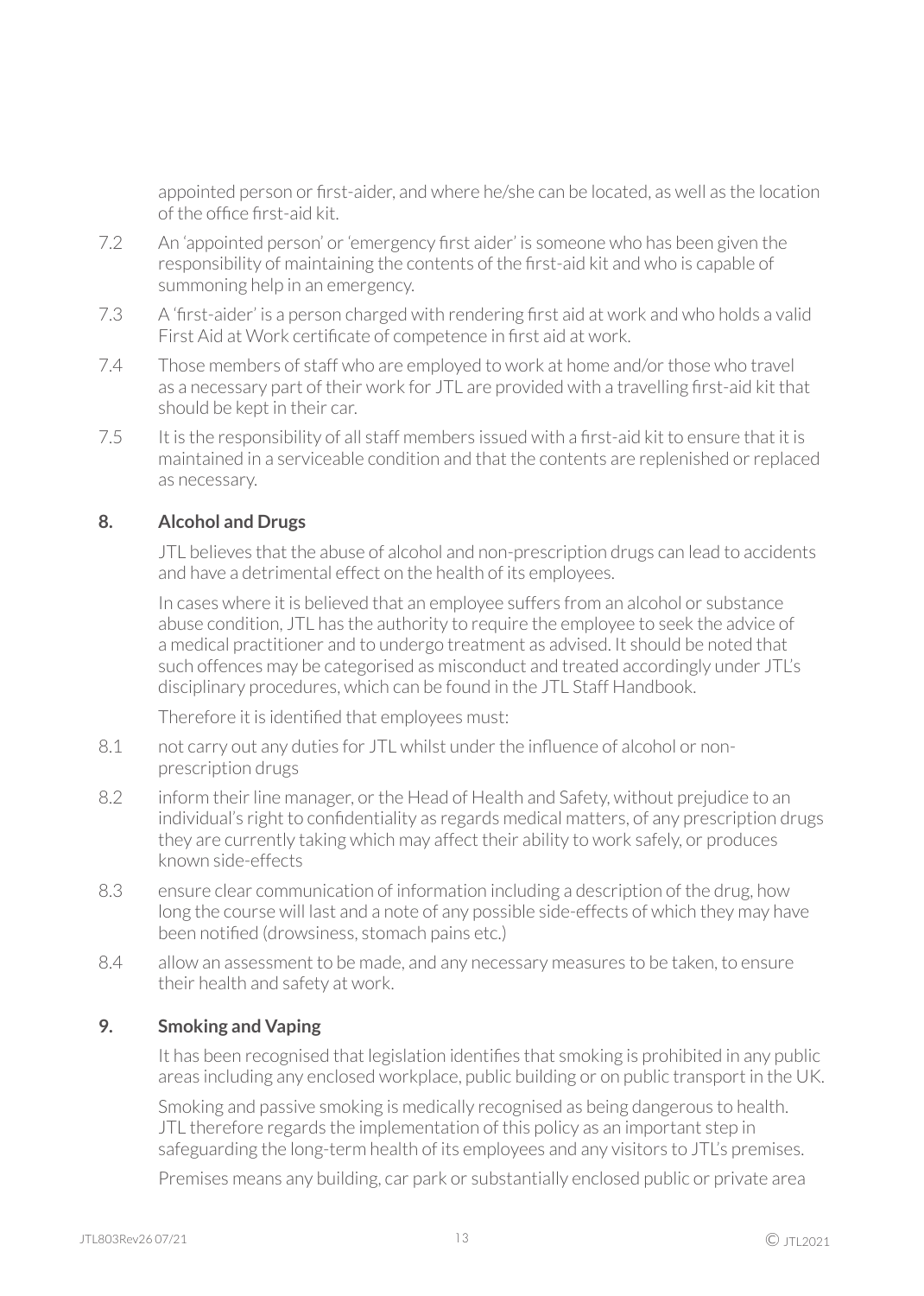occupied by one or more members of the general public, or a workspace whether used by one or more members of staff. Such spaces include lifts, corridors, stairways, lavatories, rest rooms reception areas or entrances.

#### With regards to smoking, JTL recognises that:

- 9.1 the potential health hazards to employees (and visitors to JTL's premises and workplaces) of smoking and passive smoking and has therefore adopted a Smoke Free Workplace Policy (See Staff Handbook)
- 9.2 it is against the law to smoke in certain public places and, as such, all JTL employees must not smoke in any area within JTL's premises at any time, by any person regardless of their status
- 9.3 where JTL operates from an employee's home, there can be no insistence on a complete smoking ban. Employees are, however, required to respect JTL's policy on a smoke-free workplace when receiving visitors on official JTL business
- 9.4 smoking will be allowed in vehicles belonging to or leased by JTL that are for the sole use of the driver and not usually used as a workplace by anyone else, either as a driver or passenger. However, if carrying a passenger on company business, smoking is not allowed
- 9.5 there are staff who use their own private vehicles for business purposes. With respect to other staff members or members of the public who might be a passenger in privatelyowned staff vehicles, staff are asked to respect JTL's policy on a smoke-free workplace.

#### E-Cigarettes and Vaping

With regards to the growing number of persons that are partaking in the use of e-cigarettes – commonly known as 'vaping' – JTL has recognised that it is deemed a similar activity to smoking and therefore identified as such.

Therefore JTL must ensure that:

- 9.6 in accordance with the Smoking Law, the Smoke-Free Workplace Policy is maintained
- 9.7 e-cigarettes and vape-cigarettes are not used within JTL's premises and/or other public places
- 9.8 the charging of e-cigarettes and vape-cigarettes must not be done within JTL premises.

#### **10. Supervision**

JTL takes the act of supervision very seriously and endeavours to ensure that all persons requiring mentoring and supervision receive it and that it is maintained accordingly.

- 10.1 Persons responsible for health and safety shall ensure that all young and inexperienced workers employed by them shall have an adequate level of supervision to be commensurate with their level of experience and the task at hand.
- 10.2 Where individuals are asked to carry out an unfamiliar task that may affect their health and safety, they should be given adequate information, instruction, training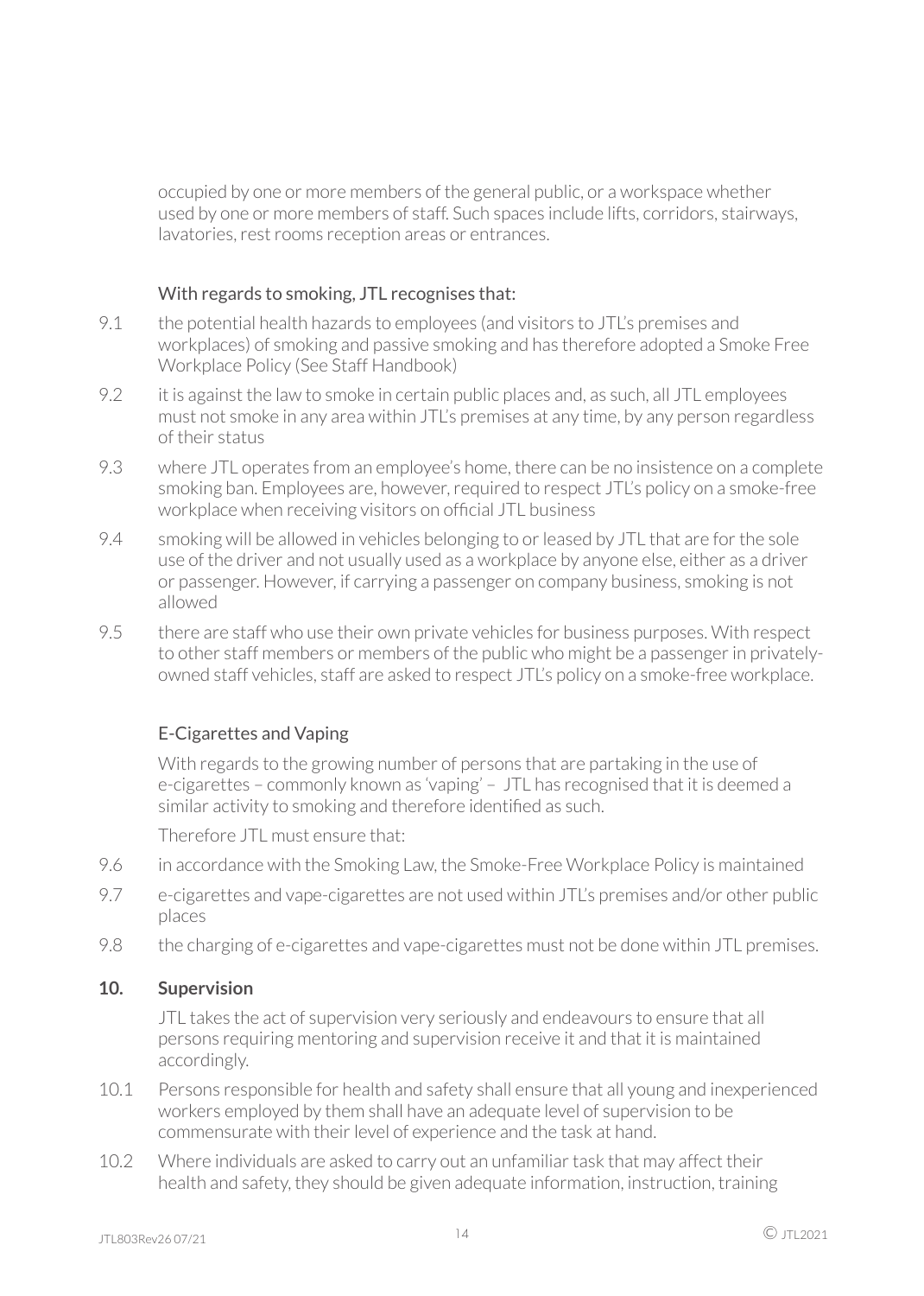and, where necessary, supervision, to allow the task to be completed at minimum risk to themselves. It should be noted that this includes not only young persons as defined below, but also those who are new to the task. Effects on health and safety include psychological as well as physical effects. Due care should be taken to limit psychological stress by assigning tasks, the number and nature of which are within the individual's ability to cope.

- 10.3 Where young persons (i.e. those who have attained minimum school-leaving age but who are still under the age of 18 years) are employed, the line manager shall conduct a risk assessment into the work that they are to perform. Such a risk assessment will take into account the individual's lack of experience and lack of awareness of existing or potential hazards. It will also take into account the young person's immaturity, both physical and psychological.
- 10.4 Where children (i.e. those who have not yet reached minimum school-leaving age) are employed, perhaps on work-experience training, the line manager shall conduct a risk assessment, which is similar in scope to that described in 10.3 above.
- 10.5 The line manager responsible for the child shall ensure that the results of the risk assessment detailed above are made available to the persons with legal responsibility for the child, as well as to any organisation or third party responsible for arranging or managing the child's training, e.g. the child's school.
- 10.6 The line manager responsible for a young person, as defined above, shall ensure that a copy of the risk assessment is given to the young person before work commences.
- 10.7 In both the cases described in 10.3 and 10.4. above, the risk assessment shall take place before the young person or child starts work with JTL.
- 10.8 Supervision of apprentices is set out in the employer contract. The level of supervision for apprentices is established during pre-placement vetting and is monitored on a regular basis.

#### **11. Temporary Workers**

Temporary workers are those persons that are under the control of an agency, via a private contract, or through other means such as on a work experience basis from a school etc.

- 11.1 All temporary workers will be provided with comprehensive information on health and safety within their office or working environment. Such information will be provided before the temporary worker starts work and should include, but should not be limited to, a guided tour of the premises, paying particular attention to emergency exits and equipment as well as welfare arrangements, a description of the Health and Safety Policy document and an assessment of the temporary worker's ability to carry out the tasks given to them effectively and without risks to their own health and safety, or to that of others.
- 11.2 It is the responsibility of the relevant manager to ensure that any health and safety information provided by the temporary worker's agency (if applicable) is supplied by the agency to the worker (a requirement under the Management of Health and Safety at Work Regulations).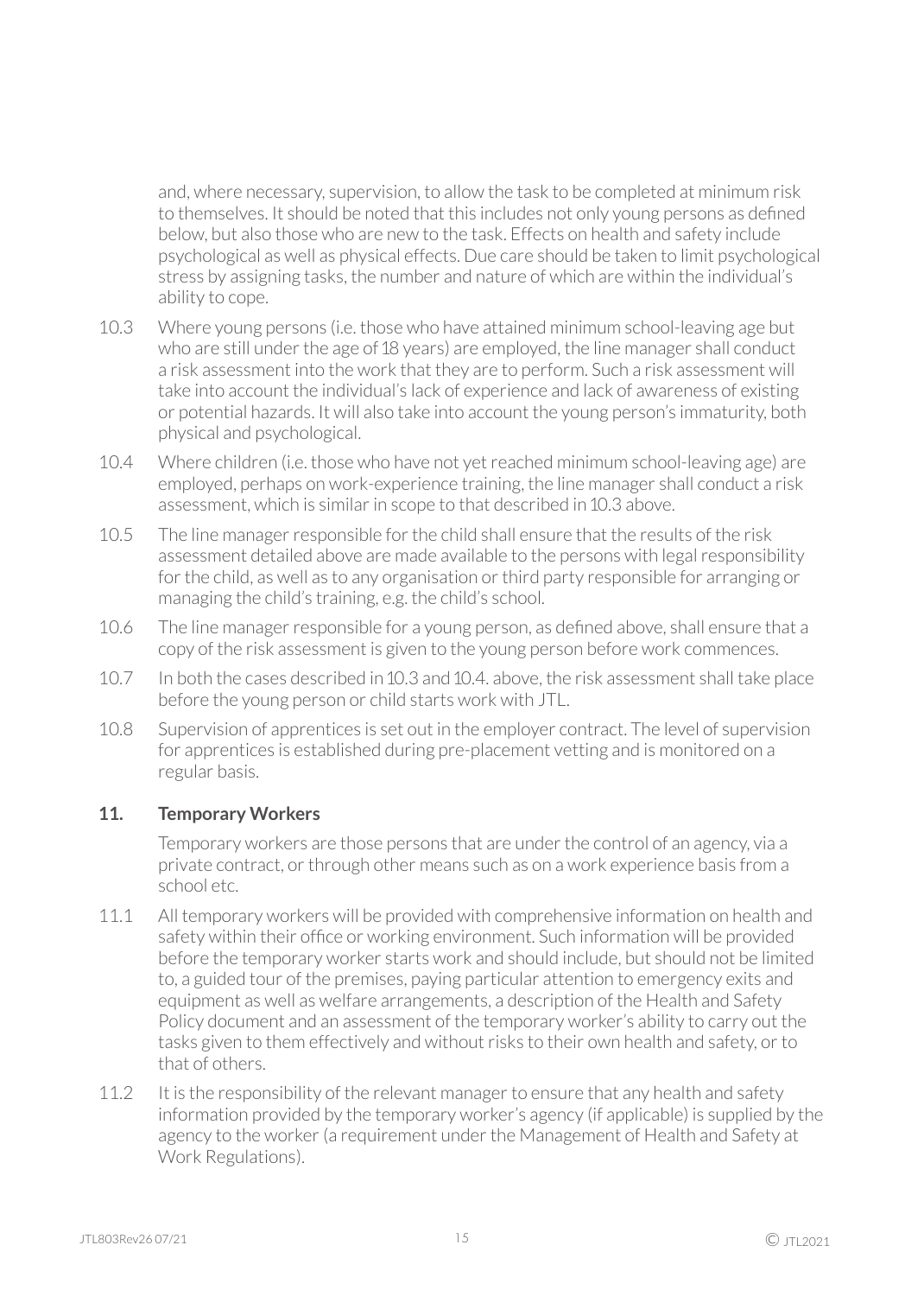#### **12. Homeworkers**

Homeworkers are those persons who work directly from their home as a base to undertake business on behalf of JTL.

- 12.1 Under the Health and Safety at Work etc. Act 1974, employers have a duty to protect the health, safety and welfare of their employees including homeworkers. Most of the regulations made under this Act apply to homeworkers as well as to employees working at the employer's workplace. JTL considers its responsibility toward homeworkers to be equal to its responsibility to any other employee of the company.
- 12.2 The work carried out by homeworkers for JTL has been categorised as LOW RISK and consists mainly of clerical and administrative functions. The main area of risk to employees working at home is from manual handling. A separate risk assessment has been written to address this issue. Advice and guidance is also available on the use of display screen equipment and the attendant hazards. This may be obtained from the Head of Health and Safety and is available on JTNet.
- 12.3 Arrangements exist for testing portable electrical equipment supplied by JTL for use in the home.
- 12.4 There are arrangements in place for periodic inspections of the home workplace by the Health and Safety Officers or members of the Health and Safety team.

#### **13. Contractors and Visitors**

Contractors are those persons who enter into JTL premises to conduct their undertaking with respect to their arrangements with JTL. This might be for maintenance or repair work or from a housekeeping purpose.

Visitors are those persons who are invited into JTL premises to meet with JTL personnel for the purpose of carrying out business and/or meetings.

- 13.1 All visitors to JTL's premises will be asked to sign the visitors' book before entering and when leaving. This is to ensure that an accurate record of those present in the building is available should an emergency situation arise.
- 13.2 Visitors to JTL's premises shall be informed of the local emergency procedures and first-aid facilities on entry. They shall also be informed of the location of any welfare facilities that may exist i.e. washing and sanitary facilities, eating arrangements etc.
- 13.3 Should it be necessary for contractors to carry out work within JTL's offices, the person responsible for health and safety within that office, together with the Head of Health and Safety if necessary, shall discuss with the contractors how they intend to carry out the job and whether any special equipment will be necessary.

The contractor will be required to complete a JTL permit to work, which will be signed by the contractor, JTL Office Manager and, where appropriate, the Head of Health and Safety. The contractor will also be informed of the emergency procedures and any other necessary information regarding their safety or that of their employee's safety.

In certain circumstances a risk assessment may be necessary, the purpose of which will be to identify the hazards to which JTL employees may be exposed, and to aid in deciding on the most suitable control measures to take to reduce the risk of harm occurring to any JTL employee, contractor or visitor.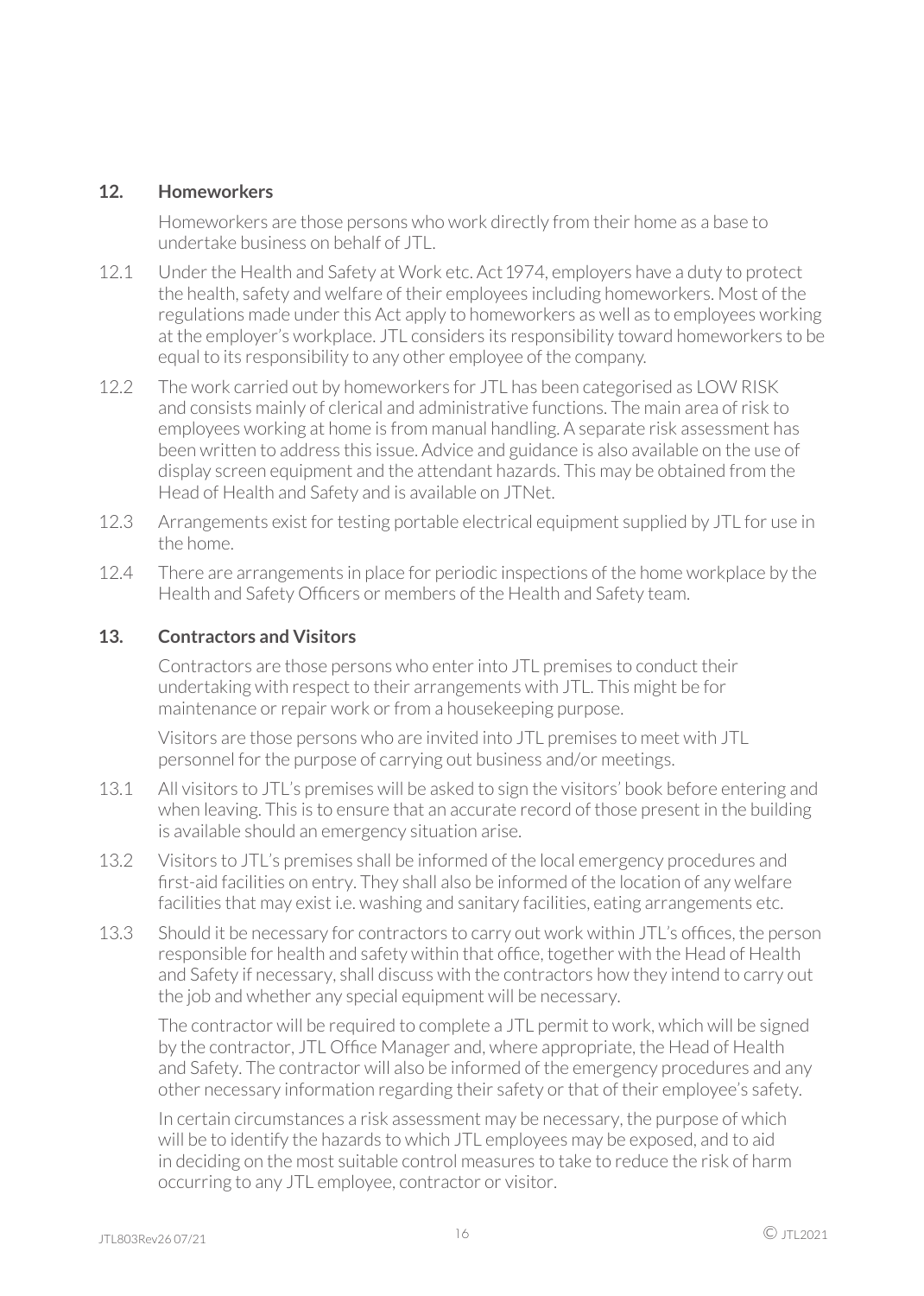#### 14. **Introduction of New Plant, Machinery, Equipment, Substances or Procedures into the Workplace**

It is identified that at times there may be a requirement to introduce new plant, equipment, materials and substances or procedures to keep up with the demands of change. It is therefore a requirement that JTL must ensure that:

- 14.1 any new item of equipment, plant or machinery, or any substance that falls under the COSHH Regulations that is likely to cause harm, is thoroughly assessed. Where appropriate the Head of Health and Safety will be consulted with regard to any factors that may affect the health and safety of the employees
- 14.2 where appropriate, managers will develop and maintain maintenance and service records of equipment in line with manufacturers' guidelines
- 14.3 all new procedures concerning the health and safety of employees will be assessed by the Health and Safety Working Party, the members of which are the employee's appointed representatives
- 14.4 appropriate training will be given in new plant, machinery, equipment substances or procedures in the workplace if necessary, taking into account the risk assessment and consultation with the Health and Safety Working Party.

#### **15. Display Screen Equipment**

As part of JTL's working activities it is identified that most, if not all, members of staff will be required to use computers as part of their routine and job description.

As defined by the Health and Safety (Display Screen Equipment) Regulations 1992 (as amended), 'Users' are defined as 'persons who habitually uses display screen equipment as a significant part of their normal working routine'.

Therefore it is JTL's responsibility to ensure that:

- 15.1 all staff working with display screen equipment (DSE) are informed of the possible hazards and issued with the HSE leaflet 'Working with Display Screen Equipment (DSE)' (HSE ref: INDG 36), the use of which is strongly recommended. Ergonomic assessments are carried out on a regular basis and any measures necessary to reduce the risks to the lowest extent practicable will be taken
- 15.2 ergonomic assessments are carried out on a regular basis and any measures necessary to reduce the risks to the lowest extent practicable will be taken
- 15.3 eye tests will be provided for regular DSE users in accordance with JTL's Corporate Eye Care Package, which can be amended from time to time
- 15.4 all staff undertake the on-line DSE Risk Assessment on a regular basis and in the event of any significant change to their workstation layout
- 15.5 those members of staff who work from home have received a copy of JTL's 'Homeworkers Guide to DSE Health and Safety' JTL833.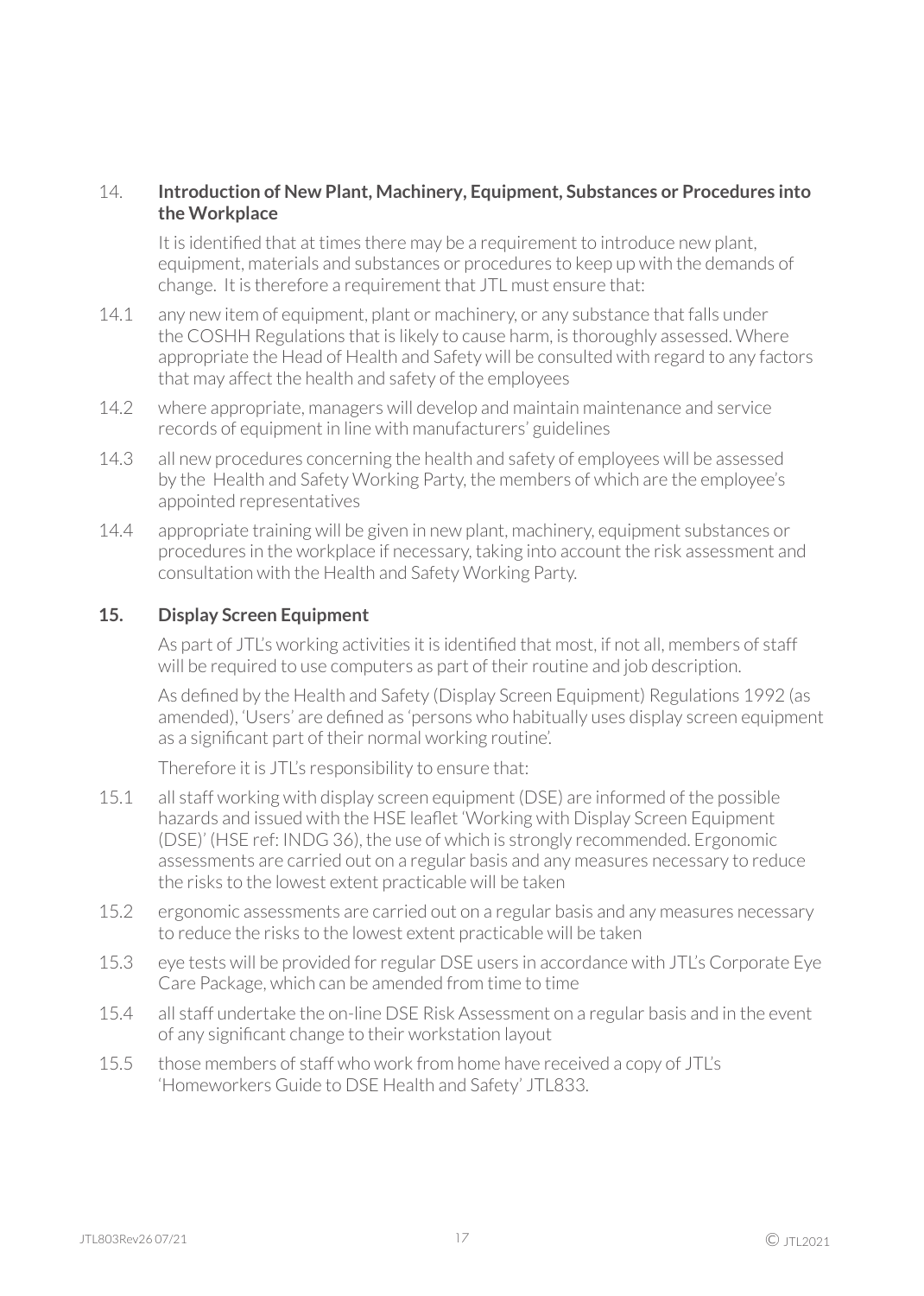#### **16. Welfare Facilities**

JTL will provide suitable and sufficient facilities to comply with the Workplace (Health and Safety and Welfare Regulations), which provide:

- 16.1 Rest areas and eating of meals
- 16.2 Suitable drinking water facilities
- 16.3 Lighting
- 16.4 Workstation and seating
- 16.5 Maintenance

#### **17. Driving on Company Business – Competence to Drive**

Employees who drive either company or privately owned vehicles on company business must abide by the procedures set out in JTL's Driving at Work Policy (JTL825) at all times.

Therefore, regarding employees who drive on company business, JTL must ensure that all relevant employees are aware that:

- 17.1 they must meet the minimum legal eyesight standards for driving. If you are required to wear glasses or contact lenses as a condition of your fitness to drive, you are responsible for ensuring that you wear them at all times when driving and that you have spare eyewear in your vehicle in case of need at all times
- 17.2 a risk assessment (as per the Driving at Work Policy JTL825) has been made and the findings brought to the attention of all relevant employees. The risk is reviewed at least annually and sent to all employees. It is also available on JTNet
- 17.3 they will be required to validate their competence to drive by submitting a copy of their driving licence upon commencement of employment. Employees will also be required to give their consent to a check of their licence at any time
- 17.4 where they drive their own cars on JTL company business, they are required to maintain insurance at all times, which includes business insurance as part of their insurance policy and, where required, a current MoT certificate. Employees will also be required to give their consent to a check of their MoT certificate at any time
- 17.5 they are required, at all times, to comply with prevailing legislation concerning the use of alcohol, prescribed and unprescribed drugs whilst driving
- 17.6 those who are prescribed drugs, and other medications, which may affect their ability to drive safely, are required to refrain from driving on company business
- 17.7 they are responsible for maintaining their company/own vehicle in a roadworthy condition in compliance with the Road Traffic Act and JTL's Driving at Work Policy (JTL825)
- 17.8 they are obligated to refer to the JTL's Driving at Work Policy (JTL825) for employment requirements on driving on company business.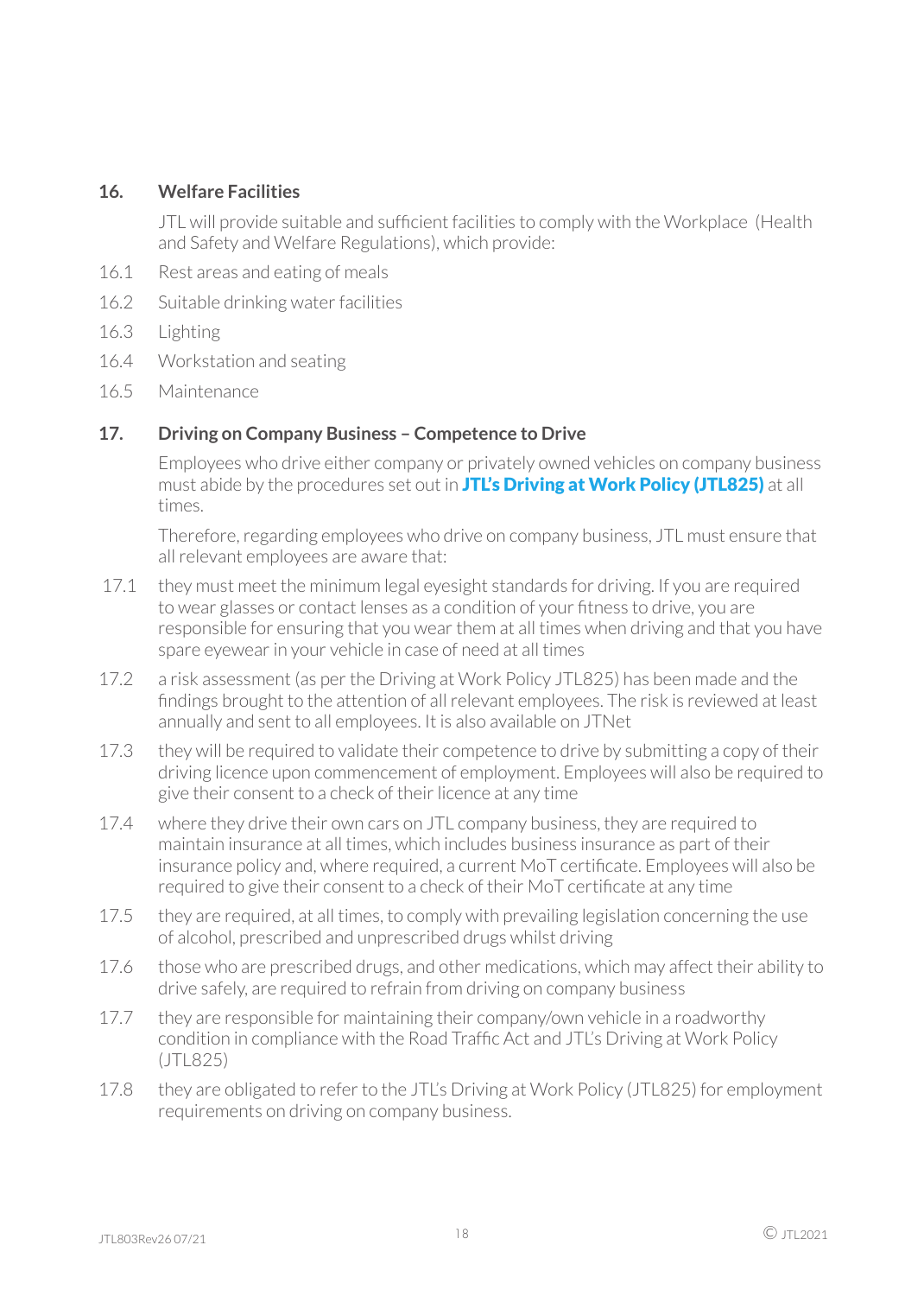#### **18. Housekeeping**

One of the main causes of injury in offices has been attributed to slips, trips and falls. Attention to sound principles of good housekeeping will help to minimise the risk to employees. In addition to employer's and employees' duties with regards to health and safety, JTL will ensure, so far as is reasonably practicable, that all employees are aware that:

- 18.1 floors, passageways and stairwells should be kept clear of obstructions and trailing leads
- 18.2 all rubbish must be placed in a suitable container and cleared away regularly. Broken glass and other sharp objects should be disposed of carefully and never left exposed in a waste bin
- 18.3 paper and other combustible materials should be stored and used away from obvious sources of ignition
- 18.4 drawers and filing cabinets should not be overloaded, neither should drawers be left open when not in use as this creates a trip hazard and increases the risk of toppling
- 18.5 spilt liquids should be cleaned up immediately. If the area remains wet after the spill has been cleared, employees should be informed to take care. This also applies where vinyl or wooden floors have recently been cleaned by mopping and remain wet.

#### **19. Lone Working**

In the HSE guidance document 'Working Alone', a lone worker is defined as someone who works by themselves without close or direct supervision. Establishing a healthy and safe working environment for lone workers can be different from organising the health and safety of other employees. They should not be put at more risk than other people working for you.

Duties carried out by field staff frequently require them to work alone. Therefore JTL must ensure that all relevant employees are aware that:

- 19.1 a generic risk assessment has been compiled to bring to the attention of staff the risks to which they might be exposed when lone working. Where it is felt necessary for an individual staff risk assessment, this will be completed by the Head of Health and Safety in liaison with the HR Manager
- 19.2 personal safety devices are available for issue to those members of staff for whom the risk assessment shows it is necessary, or for those who may require one. These will be made available after contacting the Head of Health and Safety and on completion of a risk assessment
- 19.3 under no circumstances should a member of JTL staff who is driving alone offer a lift to any party whose identity is not well known to them. Further guidance on personal safety is available from the Head of Health and Safety.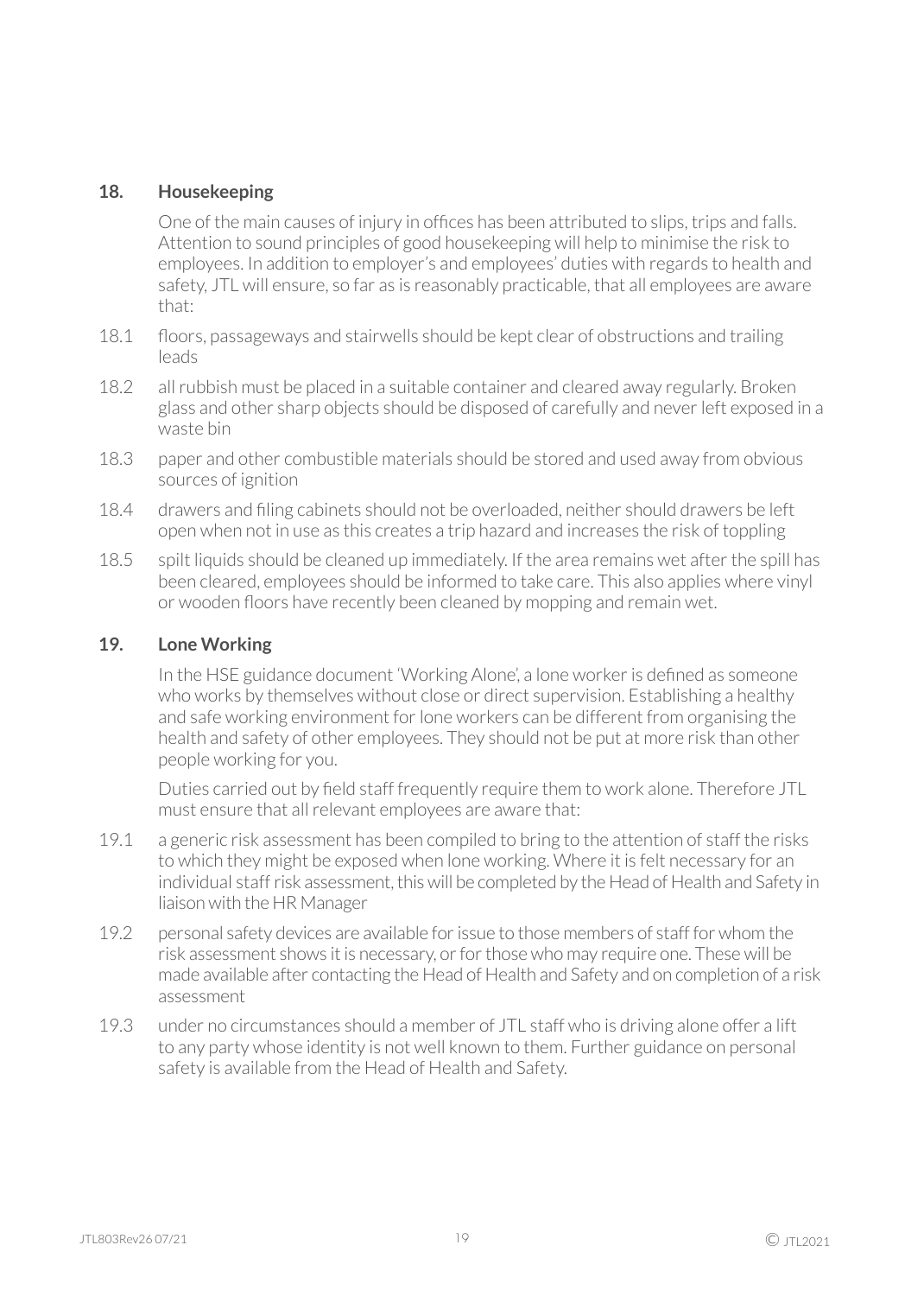#### **20. Manual Handling**

Manual Handling Operations Regulations 1992 (as amended) define manual handling as: *"...any transporting or supporting of a load (including the lifting, putting down, pushing, pulling, carrying or moving thereof) by hand or bodily force".*

Therefore JTL must ensure that all employees:

- 20.1 receive a short programme of instruction in manual handling. This training follows the principles of manual handling as laid down in the Approved Code of Practice for the Manual Handling Operations Regulations 1992. When employees join the company, arrangements will be made for them to receive such manual handling training as may be necessary
- 20.2 are aware that suitable and sufficient risk assessments are carried out on all manual handling tasks and employees are told of any significant risks. Employees should never attempt to lift a weight unless they are satisfied that they can do so safely and without harm to themselves, others in the vicinity or the load itself. They should assess the size and shape of each load, the prevailing environmental factors and know their own limitations before attempting to lift any object. If manual handling cannot be avoided, where possible they should always seek to use some mechanical means of lifting and carrying (e.g. sack trolley or similar), or seek assistance in moving the load.

#### **21. New and Expectant Mother**

Female employees of childbearing age, or who are expectant or new mothers, are covered by the Management of Health and Safety at Work Regulations 1999, the Workplace (Health, Safety and Welfare) Regulations 1992 and the Equality Act 2010.

- 21.1 A suitable and sufficient assessment of the risks for JTL employees of childbearing age, those who have given birth in the previous six months or who are breastfeeding, has been undertaken. The results will be made known to relevant employees as required.
- 21.2 The employee should advise her line manager as soon as the pregnancy is confirmed, whereupon she will be issued with a copy of the risk assessment detailed in 20.2.

#### **22. Young Persons**

Young persons are people who have not reached the age of 18. A child is a person who has not reached the minimum school leaving age of 16

- 22.1 Young person who has been placed in a low risk environment like a JTL office, with everyday risks, existing arrangements are adequate but will be assessed upon placement to ensure their continual health, safety and welfare.
- 22.2 information training and supervision will be provided for the young person's needs.
- 22.3 Parents and careers of the young person will be informed of the assessments accordingly.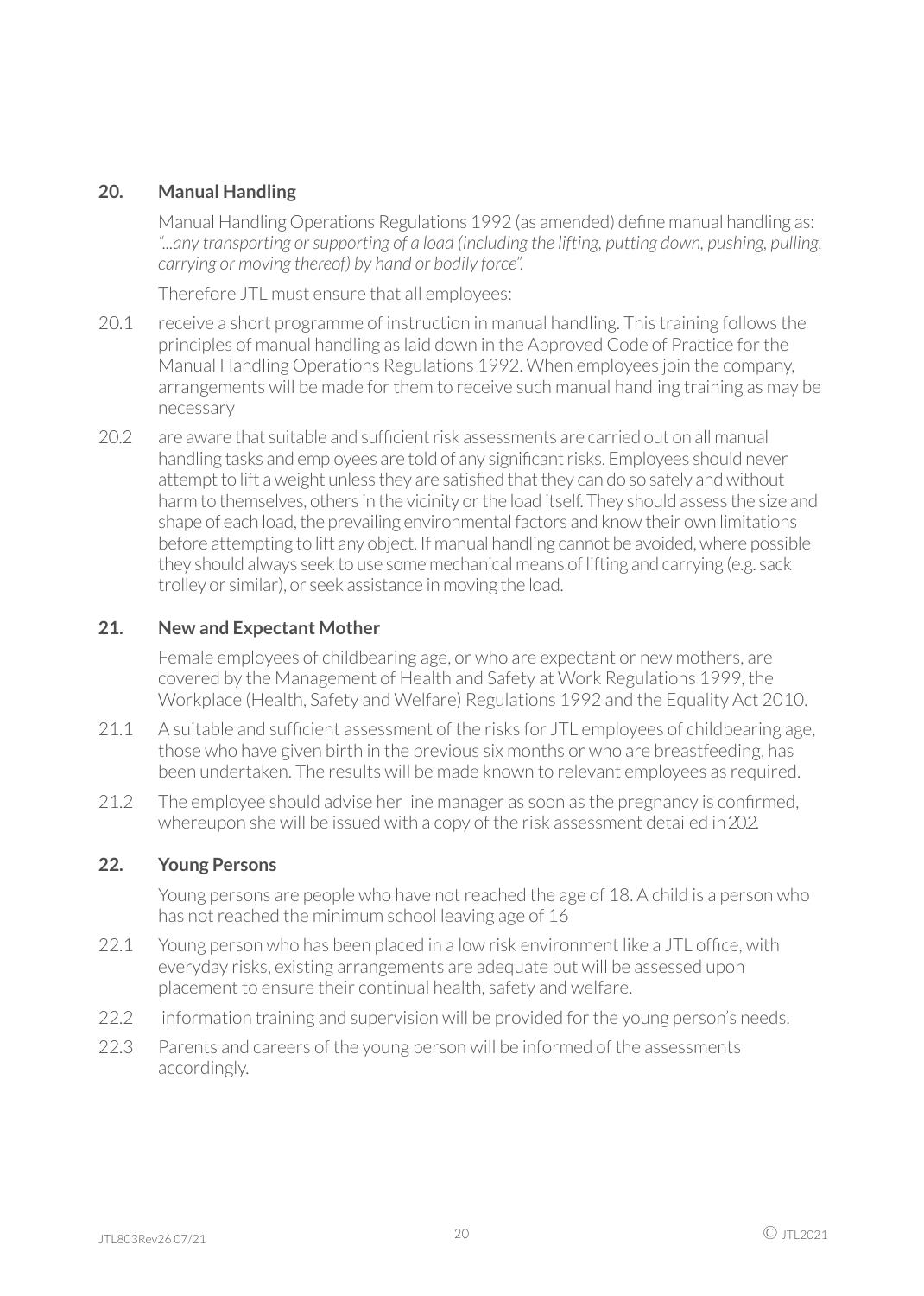#### **23. Use of Mobile Telephones**

The use of mobile phones has become a modern prevalence. JTL recognises the fact that mobile phones are issued to the majority of staff for business purposes, and that those staff drive on company business.

JTL also recognises that the use of mobile phones whilst driving has long been a major factor into the causes of road traffic accidents.

Due to the laws surrounding the use of mobile phones whilst in control of a motor vehicle, 'hands-free kits' are allowed for use to prevent physical use of mobile phones whilst driving.

JTL will not provide recompense for hands-free kits bought by those persons who wish them. Those employees who have 'built-in' hands-free systems (e.g. Bluetooth) in their vehicles can use them but only if and when it is safe to do so and proving they find a safe place to pull over as soon as possible to prevent risk to their health and safety and that of other road users.

- 23.1 A risk assessment has been made regarding the use of mobile phones whilst driving. The risk assessment refers to the likelihood of an accident occurring whilst conducting a telephone conversation while the vehicle is in motion.
- 23.2 Whilst mobile phones may be required for work purposes and to summon help in an emergency, no JTL employee shall make or receive a call or message on a handheld mobile phone whilst driving a vehicle, unless it is parked and is safe to do so. The Road Traffic Act definition of driving includes using a mobile phone while the car is stationary with the engine running and the keys are in the ignition.

Please refer to Driving at Work Policy JTL825.

#### **24. Portable Electrical Equipment**

All items of portable electrical equipment which require testing or inspection are tested or inspected by JTL employees deemed competent to do so. Such testing is carried out at intervals of no longer than those established within the HSE's guidelines. Table 1, overleaf, describes the HSE's recommended testing intervals (source: HSE/IEE). This table suggests minimum initial test periods. The frequency of inspection may be reviewed if information obtained on faults found indicates that this is necessary.

In the case of staff who work from home, JTL is responsible for the electrical equipment they provide for use at work. Such equipment shall be subjected to an annual visual inspection by the user to ensure it is still safe to use. However, if and when required, such equipment shall be tested within the appropriate period. JTL is not responsible for the employee's electrical installation, or for items of privately owned electrical equipment.

- 24.1 Any employee who identifies any defect on any item of portable electrical equipment is to inform their immediate superior at the earliest possible opportunity. Under no circumstances should any item suspected of being faulty be used until it has been examined by a competent person.
- 24.2 Where possible, all items of portable electrical equipment shall be plugged directly into a 13 amp socket outlet. Under no circumstances should a socket outlet be overloaded by exceeding the rated capacity of that socket outlet, normally 13 amps.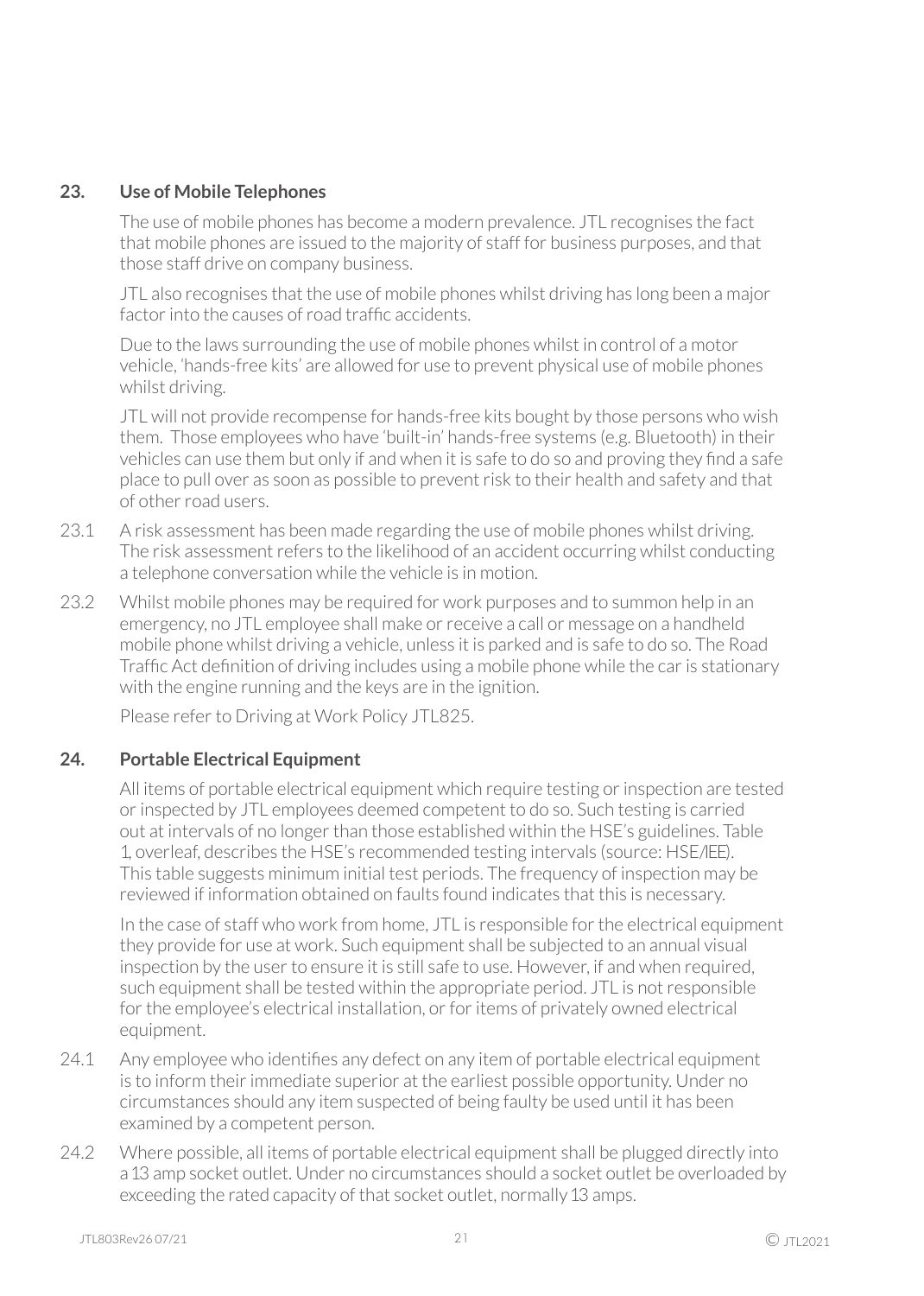- 24.3 Where it is necessary to use an extension lead, only those carrying British Standard compliance marking are to be used. When using an extension lead, the user should ensure that it has been fully extended prior to use. Failure to do so will cause heat buildup and possible fire. Extension leads are only to be used as a temporary measure.
- 24.4 All items of privately-owned portable electrical equipment that employees wish to bring into JTL premises must undergo testing before they can be used. These items must also be connected to a Residual Current Device (RCD) socket outlet only.
- 24.5 With regards to e-cigarettes and vape-cigarettes, these devices must not be charged within JTL premises via any means due to their potential for fire hazard.

#### **25. Personal Protective Clothing and Equipment**

All employees who, in the course of their duties for JTL, might be exposed to risks not adequately controlled by other means, will be issued with personal protective equipment (PPE) as necessary and without charge to the employee in accordance with the following:

- 25.1 All items of PPE issued, together with the date of issue, are recorded in a master log held by the Head Office Administration Department, an assessment made regarding any training necessary and periodic replacement of all items as required.
- 25.2 Any employee who believes their PPE is no longer suitable for the use for which it is intended should contact the Head Office Administration department or inform a member of the Health and Safety Department as soon as possible so that replacement items may be ordered.
- 25.3 If specialist PPE is required e.g. orange hi-viz flameproof boiler suits these must be requested and approved via the Head of Health and Safety prior to purchase.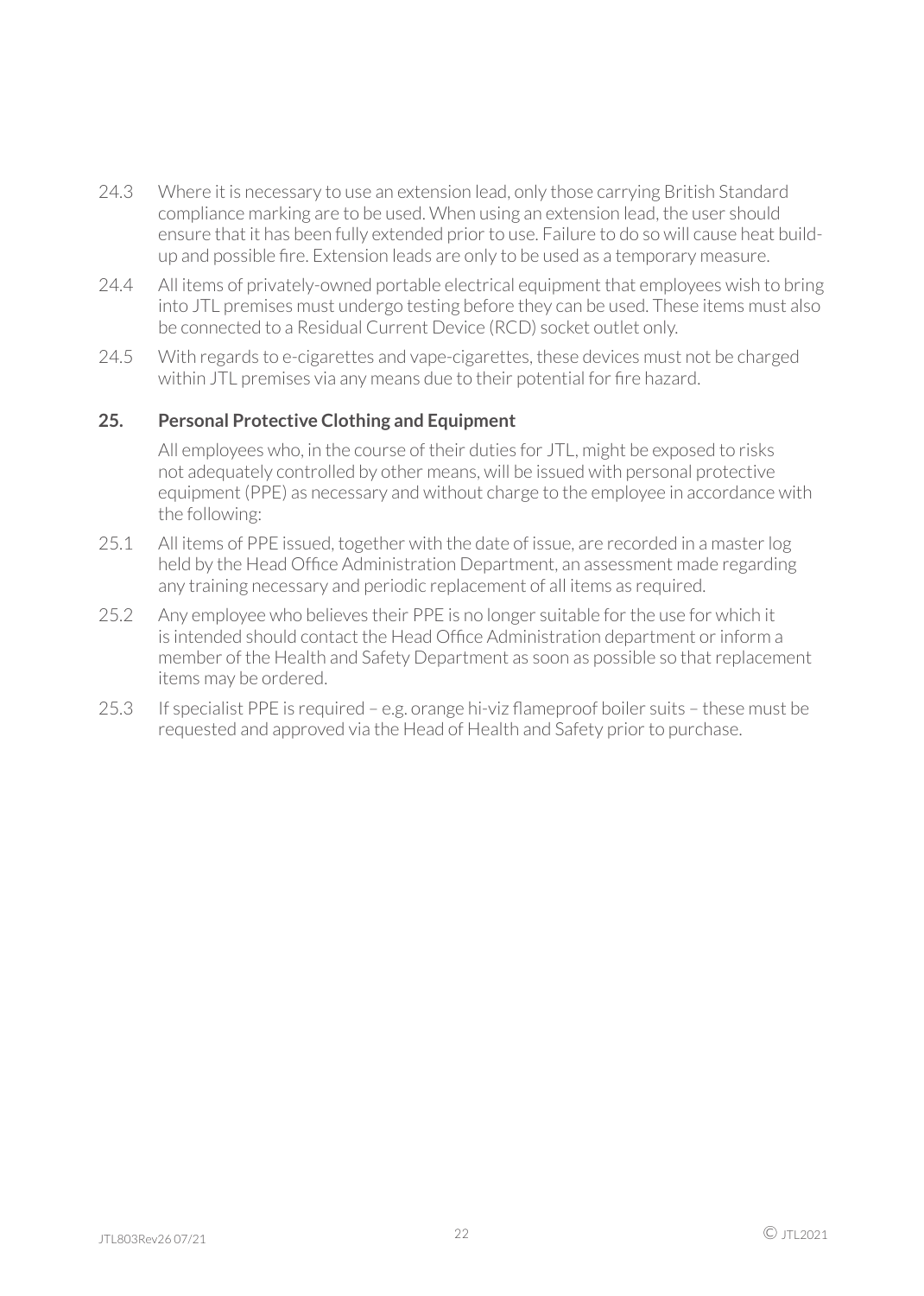# **Table 1. Pat Testing Intervals – Offices and other Low Risk Environments**

| <b>Equipment/Environment</b>                                                                               | <b>User Checks</b> | <b>Formal Visual</b><br><b>Inspection</b> | <b>Combined Inspection and Testing</b>                                     |
|------------------------------------------------------------------------------------------------------------|--------------------|-------------------------------------------|----------------------------------------------------------------------------|
| Battery Operated (<20Volts)                                                                                | <b>No</b>          | <b>No</b>                                 | <b>No</b>                                                                  |
| Extra Low Voltage:<br>(<50V A/C) e.g. telephone<br>equipment, low-voltage<br>desk lights                   | <b>No</b>          | No                                        | Class II                                                                   |
| Desktop computers, VDUs                                                                                    | <b>No</b>          | Yes<br>1year                              | No<br>otherwise up to 4 years                                              |
| Photocopiers, fax machines                                                                                 | <b>No</b>          | Yes<br>2 years                            | No, if Class II<br>otherwise up to 2 years                                 |
| Class II equipment, not<br>hand-held and moved<br>occasionally e.g. fans, table lamps,<br>slide projectors | <b>No</b>          | Yes<br>2 years                            | No                                                                         |
| Class II equipment - hand-held<br>e.g. some floor cleaners                                                 | Yes                | Yes<br>6 months-1year                     | <b>No</b>                                                                  |
| Earthed equipment (class 1)<br>e.g. electric kettles, some<br>floor cleaners                               | Yes                | Yes<br>$6$ months $-1$ year               | Yes, 1-2 years                                                             |
| Cables (leads) and plugs<br>connected to the above<br>Extension leads<br>(mains voltage)                   | Yes                | Yes<br>12 months                          | Yes, 1-2 years depending on<br>the type of equipment it is<br>connected to |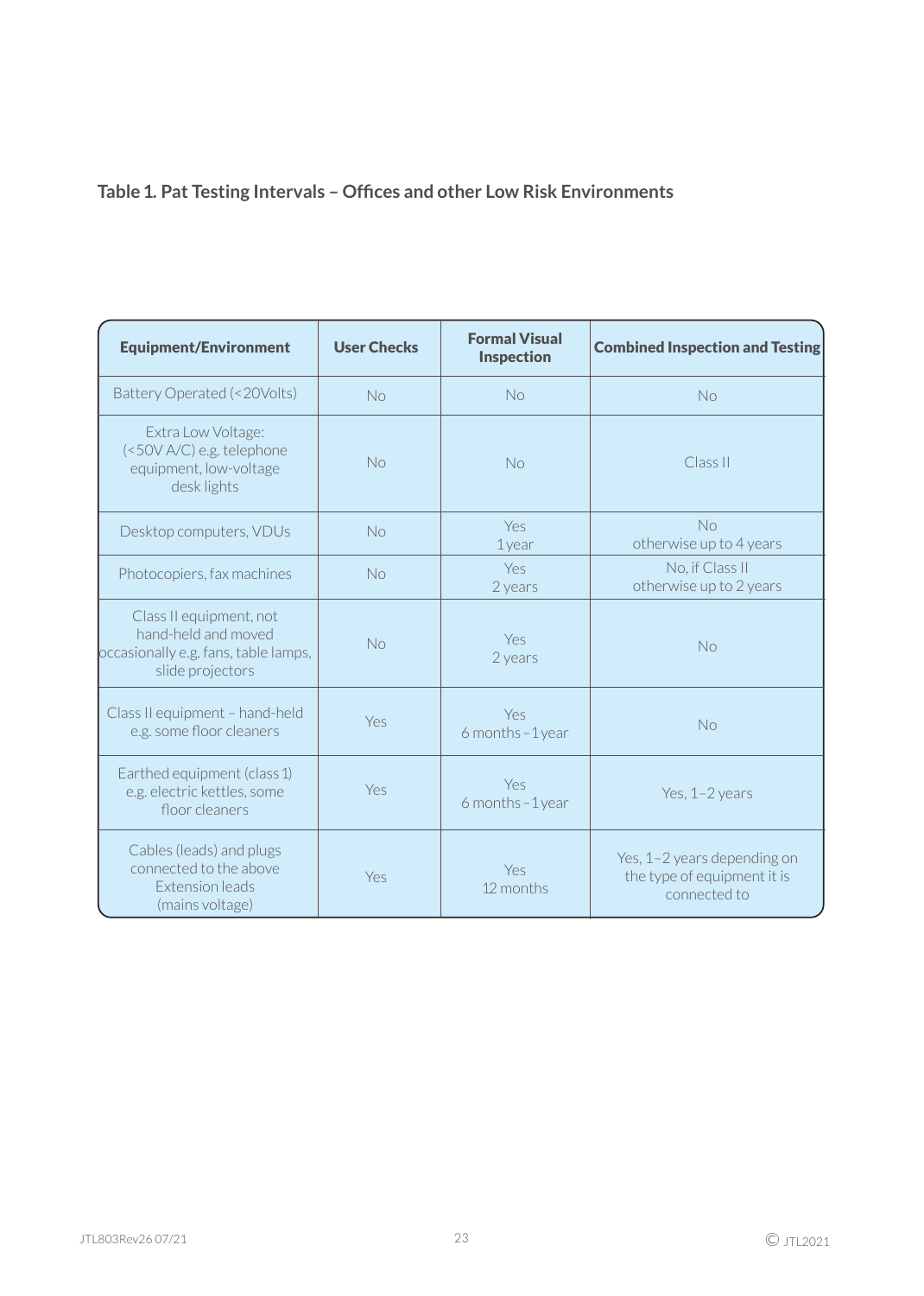# **Appendix – Coronavirus (COVID-19) Outbreak**

This policy statement sets out JTL's response to the current outbreak of Coronavirus (COVID-19) but can be applied to any serious infectious disease pandemic that poses major health risks and should be considered in line with JTL's Business Continuity.

JTL will frequently monitor the situation as reported nationally by Public Health England (PHE) and other reputable information sources and will use this to inform any subsequent reaction to this policy.

JTL has followed, and implemented, COVID-19 control measures to comply with governmentrecommended guidelines with regards to the protection of its staff, learners and visitors.

In addition to this, any members of staff who fall within a high-risk category, or those living with someone within the high risk category, are required to inform the Human Resources Manager and self-isolate as per government guidelines.

Any member of staff who feels unwell or suspects they may have the virus should stay at home, seek advice from NHS 111 and follow the self-isolation guidance issued by the NHS.

All JTL premises have been assessed and made COVID-19 secure in line with government guidelines. These measures include but are not limited to:

- **•** completing COVID-19 risk assessment for all JTL group premises
- **•** providing additional cleaning, hand washing and hygiene facilities
- **•** providing staff with the facility to work remotely
- **•** introducing social distancing measures and guidance across all JTL group premises
- **•** implementing cleaning, hand washing and hygiene procedures in line with guidance
- **•** taking all reasonable steps to help people work from home
- **•** taking all reasonable steps to maintain a 2m distance in the workplace
- **•** doing everything practical to manage transmission risk where people cannot be 2m apart.

#### **Communication:**

- **•** JTL has a dedicated Coronavirus (COVID-19) information section on its intranet 'JTL Central' which is updated regularly with the latest information.
- **•** JTL has a dedicated Coronavirus (COVID-19) Information section on its website which is regularly updated with the latest information.
- **•** A dedicated Coronavirus (COVID-19) induction will be completed when first attending JTL premises.